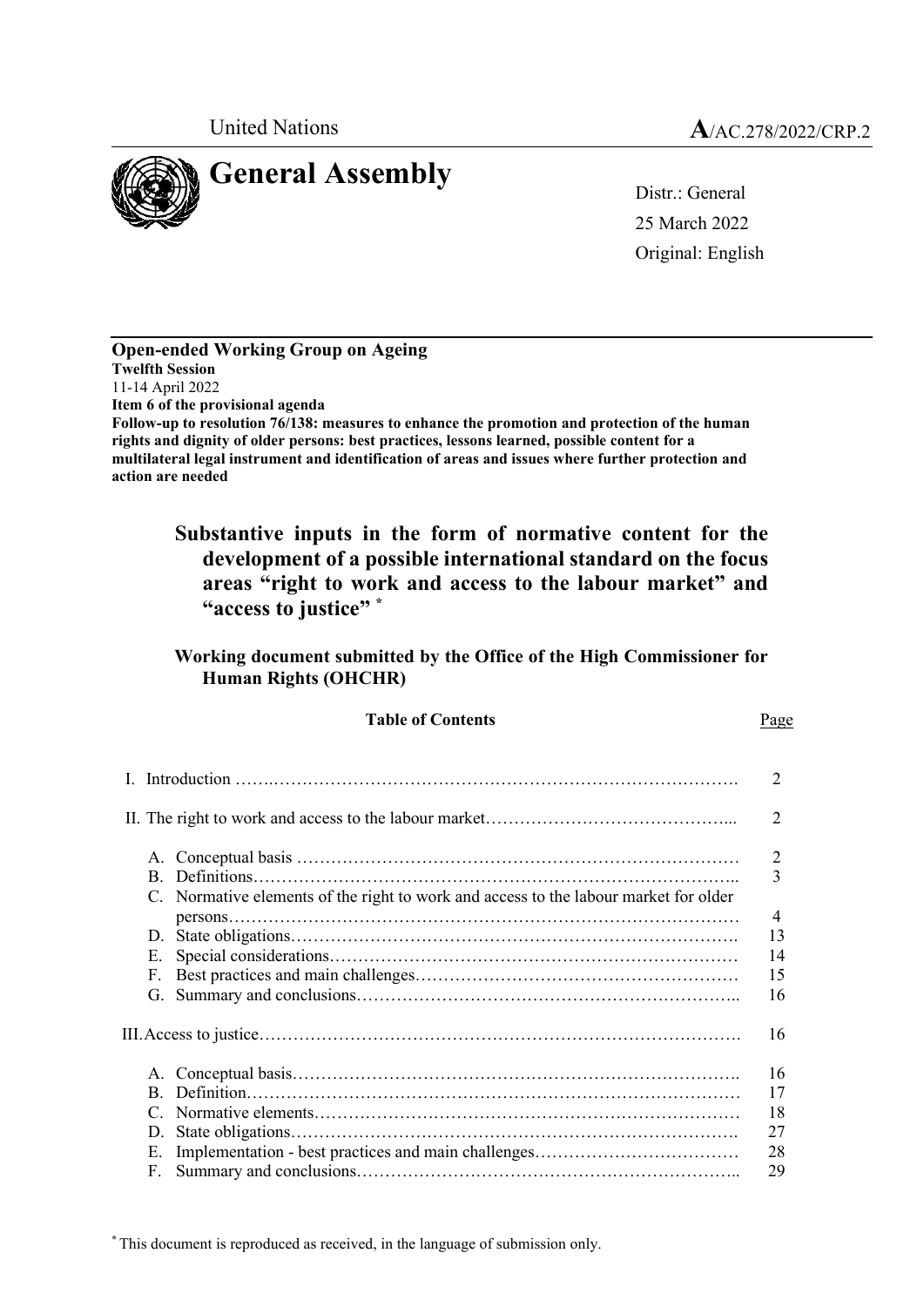# **I. Introduction**

- 1. The open-ended working group, established by the General Assembly through its resolution 65/182 with the purpose of strengthening the protection for the human rights of older persons, will hold its twelfth session at the United Nations Headquarters from 11 to 14 April 2022. Under item 6 of the provisional agenda, the Working Group will discuss follow-up to General Assembly resolution 76/138: measures to enhance the promotion and protection of the human rights and dignity of older persons: best practices, lessons learned, possible content for a multilateral legal instrument and identification of areas and issues where further protection and action are needed. To that end, the Chair of the Open-ended Working Group called for inputs from Member States, national human rights institutions with A-status, non-governmental organizations and United Nations system agencies and bodies, following questionnaires prepared by the Secretariat on the two focus areas that were discussed at the eleventh session: the right to work and access to the labour market; and access to justice.
- 2. The present document contains an analytical summary of contributions received. The document also benefitted from the working documents submitted to the eleventh session summarizing substantive inputs on the focus area of "Right to work and access to the labour market"<sup>[1](#page-1-0)</sup> and "Access to justice".<sup>[2](#page-1-1)</sup>

# **II. The right to work and access to the labour market**

# **A. Conceptual basis**

- 3. The right to work and access to the labour market is essential for realizing other human rights and forms an inseparable and inherent part of human dignity. It is stipulated in article 6 of the International Covenant on Economic, Social and Cultural Rights as including the right of everyone to the opportunity to gain his living by work which he freely chooses or accepts and will take appropriate steps to safeguard this right. The steps to be taken by a State Party to achieve the full realization of this right include technical and vocational guidance and training programmes, policies and techniques to achieve steady economic, social and cultural development and full and productive employment under conditions safeguarding fundamental political and economic freedoms to the individual.<sup>[3](#page-1-2)</sup>
- 4. The Independent Expert on the Enjoyment of all Human Rights by Older Persons (the Independent Expert) noted in her report that participation in the labour market enhances self-esteem, social inclusion, and financial security, and stressed that older workers should enjoy equality of opportunity and treatment in relation to all aspects of work and conditions of employment in all sectors.<sup>[4](#page-1-3)</sup>
- 5. Substantive and normative descriptions of the right to work and access to the labour market incorporate manifold areas including, the right to choose and qualify for

<span id="page-1-0"></span><sup>1</sup> A/AC.278/2020/3

<span id="page-1-2"></span><span id="page-1-1"></span><sup>2</sup> A/AC.278/2021/4.

<sup>3</sup> International Covenant on Economic, Social and Cultural Rights, art. 6; Committee on Economic, Social and Cultural Rights, General Comment No.18, The right to work, E/C.12/GC/186 February 2006, para. 1.

<span id="page-1-3"></span>A/HRC/33/44, para. 58.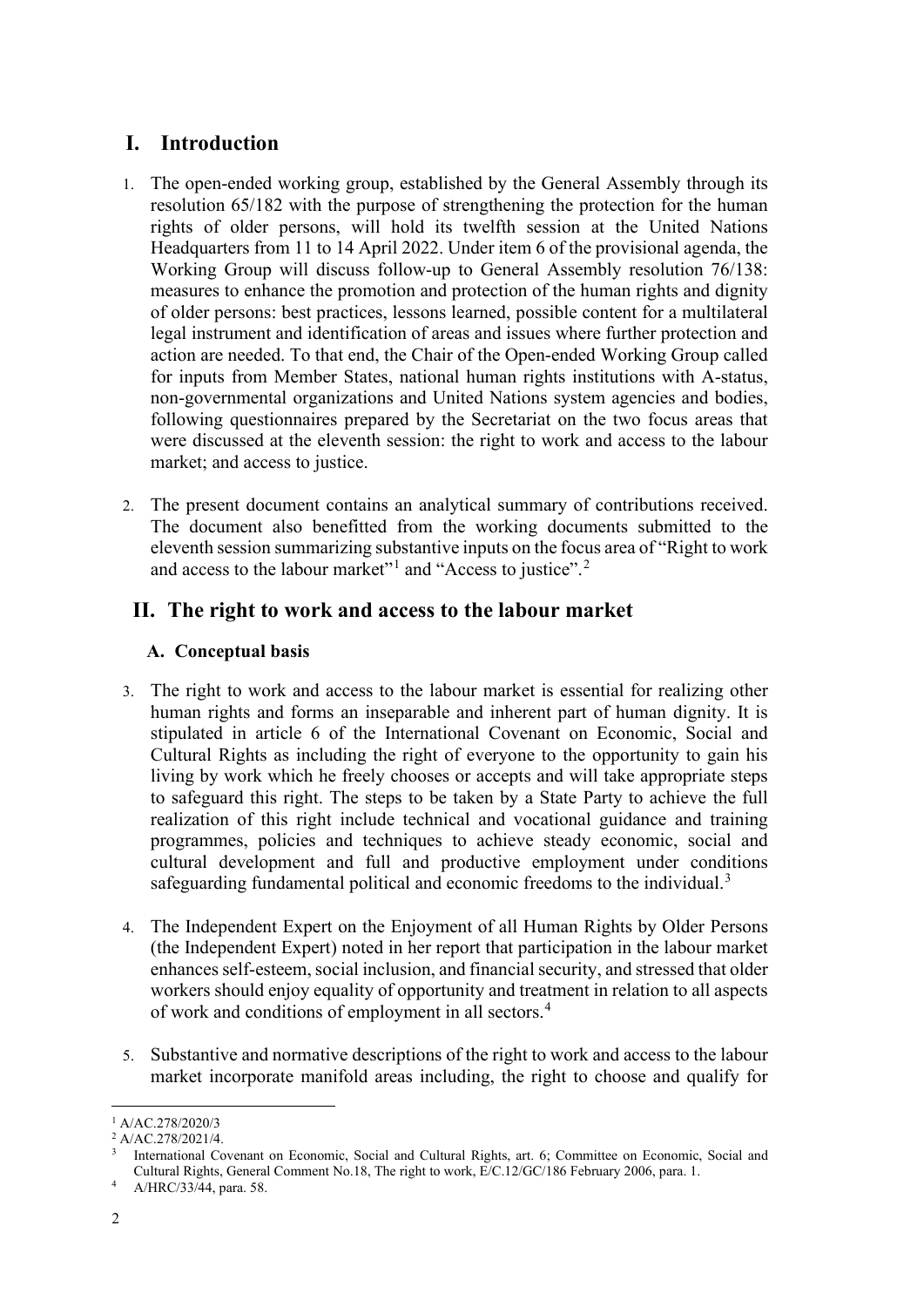employment; obtain qualifications; just and favourable conditions of work; protections against unemployment, under-employment, and unfair or arbitrary termination; training and education; protection against discrimination (on age and other grounds); membership of trade and labour unions and professional associations; workplace and occupational safety and health; access to work injury compensation; and retirement.

#### **B. Definitions**

- 6. International instruments, recommendations and principles describing the right to work and access to the labour market include general,<sup>[5](#page-2-0)</sup> thematic,<sup>[6](#page-2-1)</sup> labour-specific,<sup>[7](#page-2-2)</sup> and older person-specific,<sup>[8](#page-2-3)</sup> as well as treaty body general comments.<sup>[9](#page-2-4)</sup> The United Nations Principles for Older Persons link opportunity of older persons to work or to have access to other income-generating opportunities to their independence.<sup>[10](#page-2-5)</sup> Normative elements of the right to work for older persons are set out in a comprehensive submissions of the International Labour Organization  $(IIO)^{11}$  $(IIO)^{11}$  $(IIO)^{11}$  One older person-specific standard, the non-binding ILO Older Workers Recommendation, 1980 (No. 162) provides expert guidance for workers who are liable to encounter difficulties in employment and occupation because of advancement in age, and recommends that older persons should enjoy equality of opportunity and treatment with other workers in several areas.
- 7. Regional instruments provide older person-specific standards. The Inter-American Convention on Protecting the Human Rights of Older Persons (the Inter-American Convention) describes the scope of the right to work for older persons.<sup>[12](#page-2-7)</sup> Article 18 includes rights to dignified and decent work; equal opportunity and treatment; prevention of labour discrimination; guarantees, benefits, labour and union rights, and pay; promotion of formal work and regulation of self-employment and domestic work; prevention of abuse and adequate social coverage, and recognition for unremunerated work; programs and measures that facilitate gradual transition into retirement; labour policies that take account of the needs and characteristics of older persons, with the aim of fostering workplaces with suitable working conditions, environment, work hours, and organization of tasks; and training and knowledge-

<span id="page-2-0"></span><sup>5</sup> Universal Declaration of Human Rights, arts. 23-24; International Covenant on Economic, Social and Cultural Rights, arts. 6-7.<br>See Convention on the Elimination of All Forms of Racial Discrimination, art. 5e(i); Convention on the

<span id="page-2-1"></span>Elimination of All Forms of Discrimination against Women, art.11; Convention on the Rights of the Child, art. 32; and Convention on the Rights of Persons with Disabilities, art. 27; Declaration on the Rights of Indigenous Peoples, arts. 3, 5, 17, 20, 21; Declaration on the Rights of Peasants and Other People Working in Rural Areas, arts. 13, 14, 16.

<span id="page-2-2"></span><sup>7</sup> International Labour Organization (ILO) Centenary Declaration for the Future of Work; ILO Recommendation 131 (1967); Recommendation 162 (1980); and Recommendation 166 (1982).

<span id="page-2-3"></span><sup>8</sup> United Nations Principles for Older Persons, para. 2; ILO Older Workers Recommendation, 1980 (No. 162).

<span id="page-2-4"></span><sup>9</sup> Committee on Economic, Social and Cultural Rights, General Comment No.6, The economic, social and cultural rights of older persons, E/1996/22, annex IV; Committee on Economic, Social and Cultural Rights, General Comment No.18, The right to work, E/C.12/GC/186 February 2006; Committee on Economic, Social and Cultural Rights, General Comment No.23(2016) on the right to just and favourable conditions of work (article 7 of the International Covenant on Economic, Social and Cultural Rights), E/C.12/GC/23, paras. 5, 31, 47 and 56 in respect of older persons.

<span id="page-2-6"></span><span id="page-2-5"></span><sup>&</sup>lt;sup>10</sup> United Nations Principles for Older Persons at principles 2, 3, 18.<br><sup>11</sup> U.O. input to the Twelfth Session of the UNGA Open anded Work

<sup>11</sup> ILO input to the Twelfth Session of the UNGA Open-ended Working Group on Ageing: Background Information Document, 22/2/2022.

<span id="page-2-7"></span><sup>&</sup>lt;sup>12</sup> Inter-American Convention, art. 18.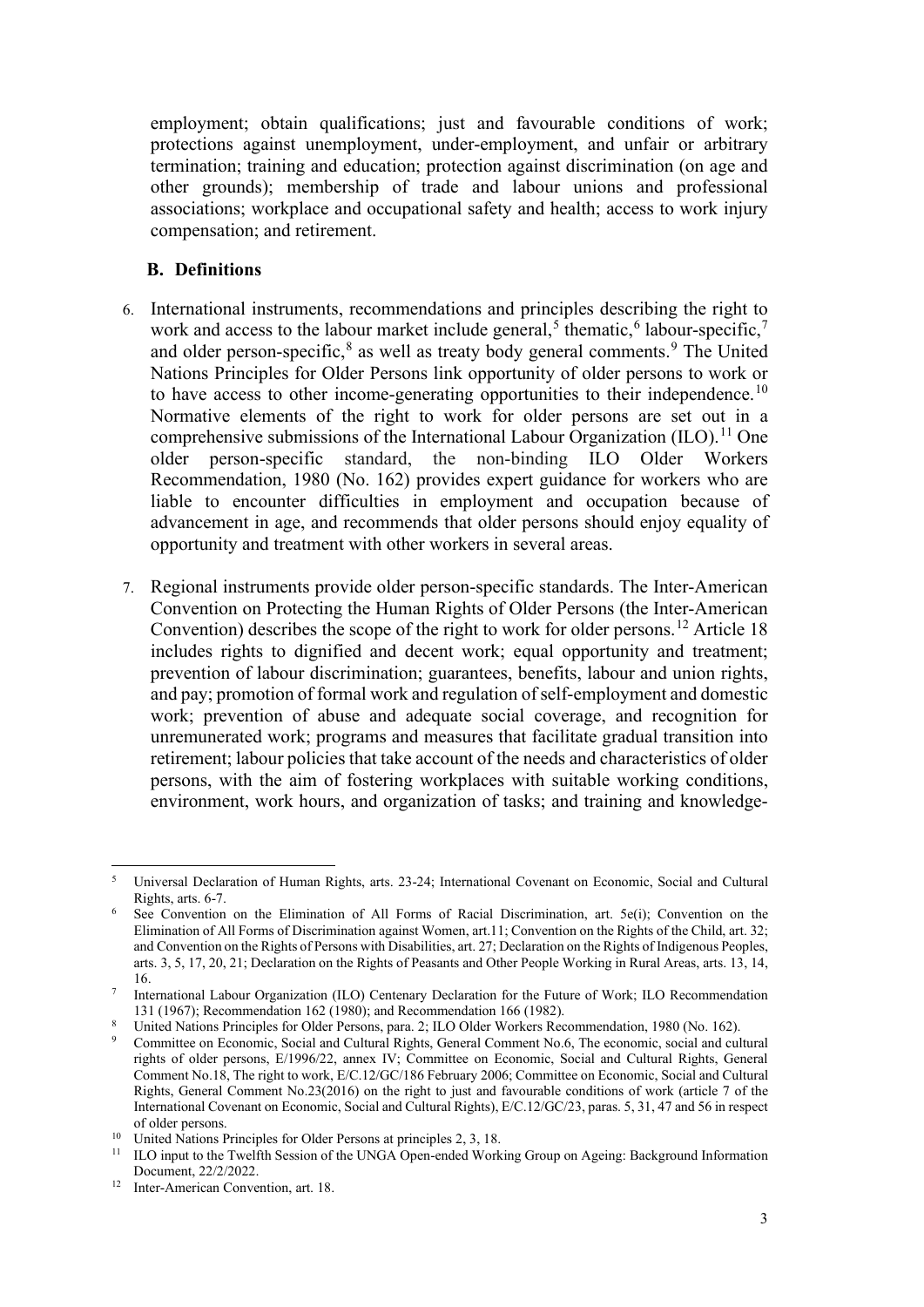certification programs to promote access for older persons to more-inclusive labour markets.

- 8. The Protocol to the African Charter on Human and Peoples' Rights on the Rights of Older Persons in Africa (the African Protocol) provides a less expansive standard. Article 6 provides the right to protection against discrimination in employment, including measures against discrimination and ensuring appropriate work opportunities for older persons.
- 9. The Independent Expert has observed that a lack of work can lead to social exclusion and isolation,<sup>[13](#page-3-0)</sup> and noted that specific practices, attitudes and frameworks affecting the participation of older persons need to be analysed to design measures to prevent discrimination and effectively address barriers to older persons' participation in the workforce.<sup>[14](#page-3-1)</sup>
- 10. No examples of comprehensive national laws specifically protecting older persons' right to work and access to the labour market were found in the submissions received. Examples of national laws included Mexico's Older Persons' Rights Law and the Dominican Republic's Law on Protection of the Aging Person, both of which describe older persons' right to work as part of a broader legislative scheme. Jordan and Kenya indicated in their submissions the inclusion of older persons' work within national strategies. In its response the Kenya National Commission on Human Rights noted the right should ensure equitable distribution of opportunities to enable older persons attain secure and sustainable livelihoods through freely chosen productive employment and work without any age-based discrimination.
- 11. Overall, inputs suggested standards should recognize that older persons are not homogeneous, each having different functional capacities, abilities, skills, experience, and expertise. Age Platform Europe stated that the right to work merits a comprehensive, life course approach, addressing employer, worker, and wider societal barriers to full enjoyment of the right, and extending to all sectors, and that critical components include the principles of equality, non-discrimination, autonomy, choice, inclusion, participation, and remedy.

## **C. Normative elements of the right to work and access to the labour market for older persons**

## *Employment-related discrimination against older persons*

12. International instruments and recommendations include general,<sup>[15](#page-3-2)</sup> labourspecific,  $16$  and older person-specific  $17$  prohibitions against discrimination in employment. Article 6 of the International Covenant on Economic, Social and Cultural Rights contains a non-discrimination provision, although it does not specify 'age' as a ground. ILO Convention 111 includes general provisions on non-

<span id="page-3-0"></span><sup>13</sup> A/HRC/39/50, para. 20.

<span id="page-3-1"></span><sup>14</sup> A/HRC/33/44, para. 58.

<span id="page-3-2"></span><sup>&</sup>lt;sup>15</sup> International Covenant on Economic, Social and Cultural Rights protects the right to work, art. 6.

<span id="page-3-3"></span><sup>&</sup>lt;sup>16</sup> ILO Convention on Discrimination in Employment and Occupation of 1958 (No. 111); ILO Employment Promotion and Protection against Unemployment Convention, 1988 (No.168). 17 ILO Older Workers Recommendation, 1980 (No. 162).

<span id="page-3-4"></span>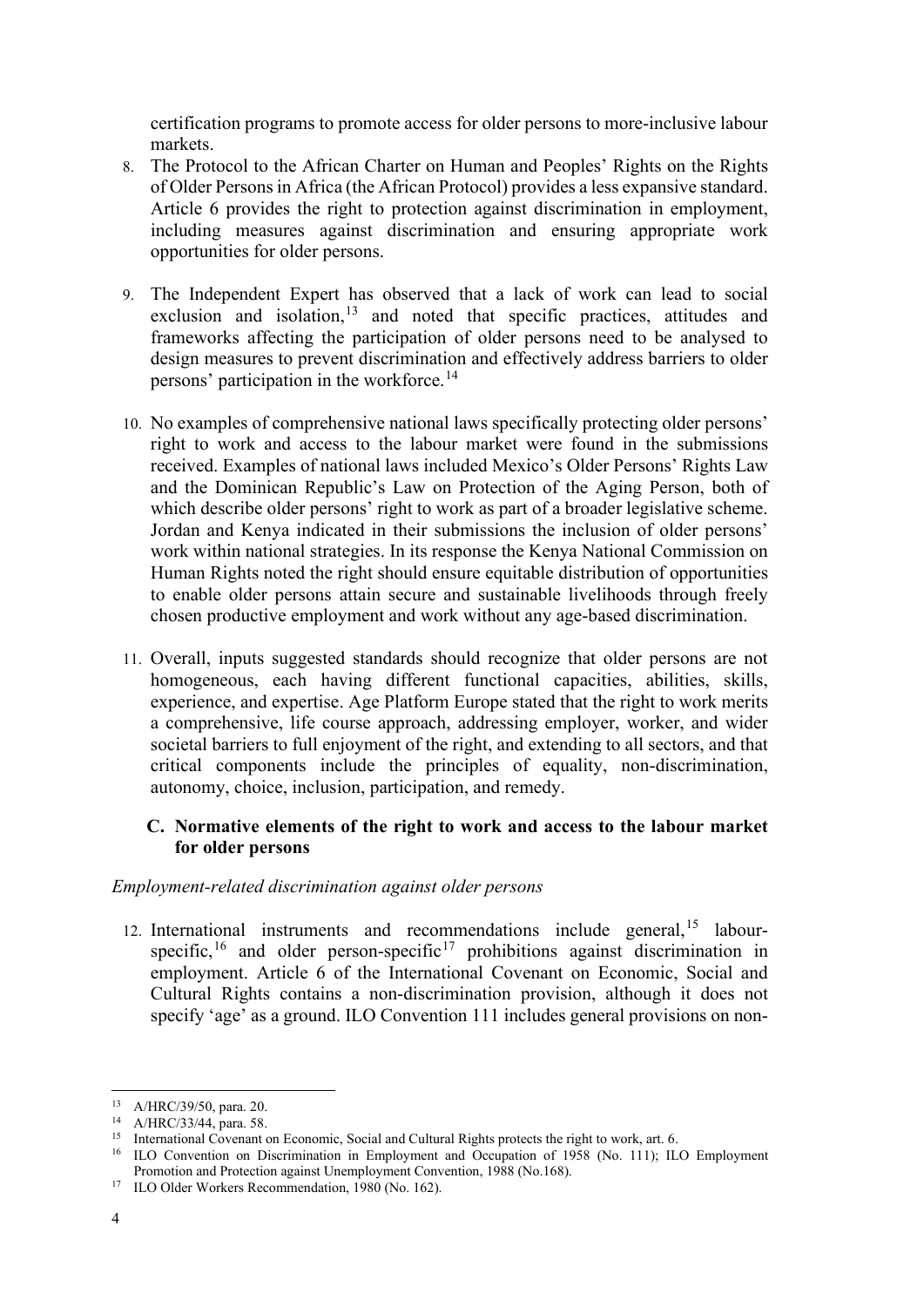discrimination, and promotion of specialist programs,<sup>[18](#page-4-0)</sup> and while age is not a specified prohibited ground, it can be added by States on their own motion. Additionally, ILO Recommendation 162 sets out non-binding, older person specific standards of equality of opportunity and treatment, protection measures, and preparation for and access to retirement.<sup>[19](#page-4-1)</sup>

- 13. Regional instruments provide older person specific standards prohibiting labour.<sup>[20](#page-4-2)</sup> age,  $21$  and other forms  $22$  of discrimination, including prohibitions on unequal treatment and against distinctions not based on specific (occupational) requirements.<sup>[23](#page-4-5)</sup> The 2014 Council of Europe Recommendation promotes adoption of age discrimination legislation in the labour market.<sup>24</sup>
- 14. The World Health Organization (WHO) in its submission to the eleventh session of the Working Group reported on the positive effects of age discrimination laws in addressing ageism, $25$  including higher participation of all individuals in employment and education, and narrowing of the pay gap between protected groups and the general population.<sup>[26](#page-4-8)</sup> The Global Report on Ageism noted that ageism intersects with other forms of structural inequality including sexism, ableism and racism.[27](#page-4-9) The ILO's input suggested that standards should refer to 'discrimination, violence and harassment', and to the broader term 'in the world of work', thereby ensuring the inclusion of formal work, informal work, unemployment and those inactive. On the issue of who is an older worker, inputs noted examples that ranged from 45 to 75 years, including standards and programmes preparing workers as they age, and for work in older age. In contrast, Aging Nepal noted national laws that define a person over 60 as unemployed.
- 15. Submissions from a number of States including Kenya, Armenia, Spain, Slovenia, Italy and the national human rights institutions in Finland and Serbia noted the existence of constitutional guarantees against age discrimination and creating labour rights. Kenya noted the interaction between labour relations rights and the rights of older persons to participate in society and pursue personal development. Many States including Cyprus, Israel, Mauritius and Germany described national equality laws that include age as a protected attribute. Inputs noted various prohibited conduct; the Serbian Protector of Citizens described laws prescribing severe forms of discrimination: encouraging and fostering inequality, hatred, and intolerance. Globally, inputs revealed fragmented, inconsistent, and generally weak systems of protection against discrimination. Gaps in age discrimination protections were raised by NGOs including Age Platform Europe. Overall, inputs recommended standards include protection against direct, indirect, intersectional, and cumulative discrimination based on age and ageing alone, and in combination with other grounds. Inputs suggested specific areas of prohibition: recruitment; pay

<span id="page-4-0"></span><sup>&</sup>lt;sup>18</sup> ILO Employment Promotion and Protection against Unemployment Convention, 1988 (No.168), arts. 6, 8 respectively.

<sup>&</sup>lt;sup>19</sup> ILO Older Workers Recommendation, 1980 (No. 162), para. 3-10, 11-19, 20-30, 31-33 respectively.<br><sup>20</sup> Inter-American Convention art 18 African Protocol art 6

<span id="page-4-2"></span><span id="page-4-1"></span><sup>&</sup>lt;sup>20</sup> Inter-American Convention, art. 18, African Protocol, art. 6.<br><sup>21</sup> Ibid. art. <sup>2</sup>

Ibid., art. 3.

<span id="page-4-4"></span><span id="page-4-3"></span> $22$  Ibid.

<span id="page-4-5"></span><sup>23</sup> Ibid., art. 6.

<span id="page-4-6"></span><sup>&</sup>lt;sup>24</sup> Council of Europe, Promotion of Human Rights of Older Persons, Recommendation CM/Rec(2014)2.

<span id="page-4-7"></span><sup>&</sup>lt;sup>25</sup> Global report on ageism. Geneva: World Health Organization; 2021, p.96.

<span id="page-4-8"></span><sup>26</sup> Ibid., p.96.

<span id="page-4-9"></span><sup>27</sup> Ibid., p.xv and pp.82-83.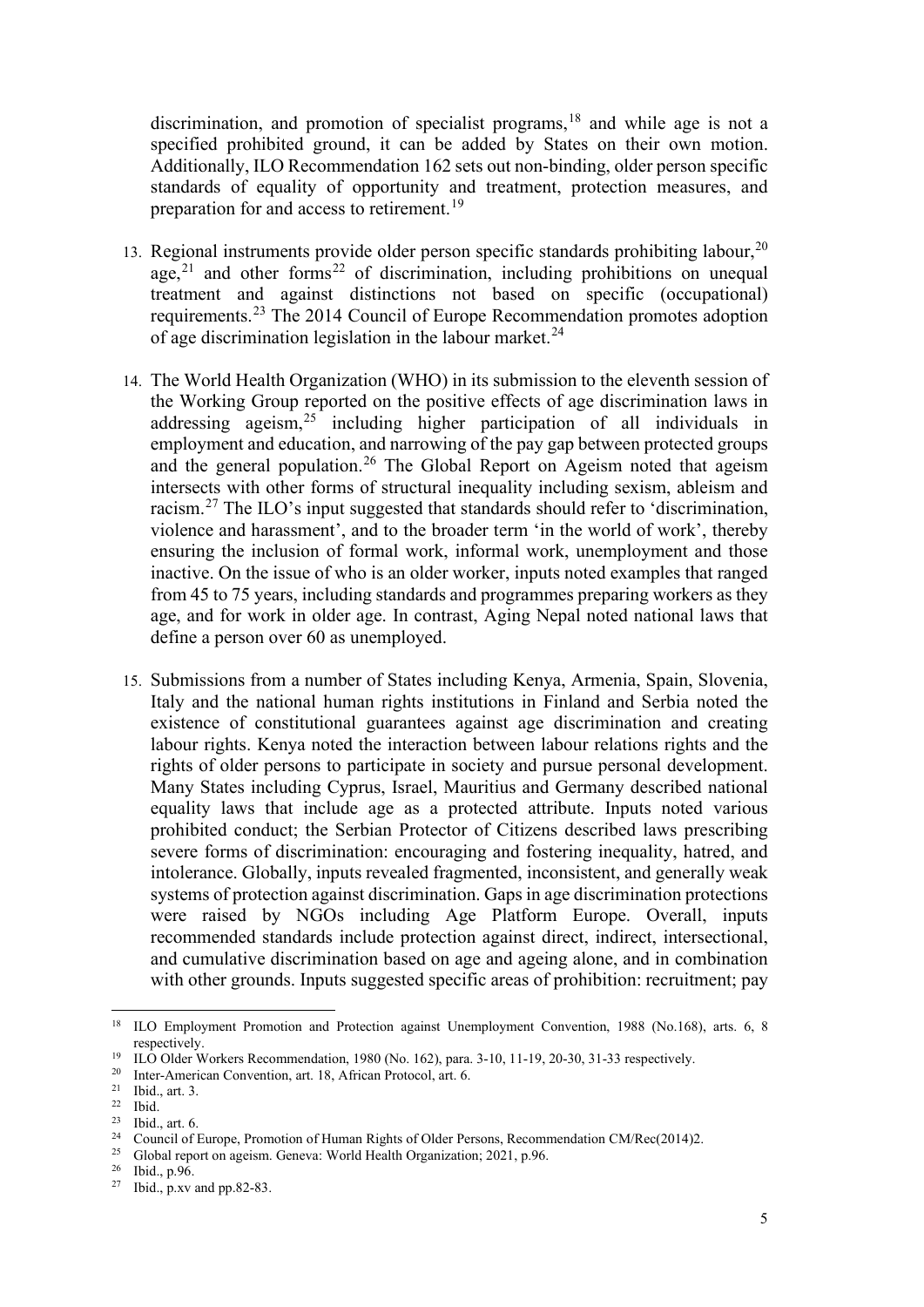and conditions; choice of candidates for performing a specific job; placement, transfer, or promotion; access to education, vocational training, and specialization; termination; retirement; maximum age limits and retirement ages (including gendered aspects) or age proxies; forced labour; and association and union membership. Many submissions raised concern about the extent of limitations and exceptions to prohibitions on the basis they potentially excuse unacceptable discrimination.

16. Among many others, Austria and Italy in their submissions noted the importance of specific measures to address gender disparity in work and pension levels. Overall, inputs suggested specific protections for groups including older women, older persons with intersecting grounds, older persons in fragile settings, or experiencing labour market transition. Intersecting status was highlighted as an important source of different experience for older women in the labour market, including lower labour force participation rates, lower earnings, and lower pension benefits, and particularly so according to the women's ethnic origin or race.

## *Elimination of ageism and age discrimination from the workplace and organizational cultures*

- 17. International and regional instruments address the elimination of age discrimination from the workplace;<sup>[28](#page-5-0)</sup> however, they do not specifically prohibit or seek to eliminate ageism in work. Submissions from States, such as Argentina, suggested the Inter-American Convention may implicitly address ageism by creating a new positive paradigm around old age.
- 18. The WHO's submission to the eleventh session of the Working Group reported that ageism is pervasive within workplaces, and manifests itself in terms of pay and benefits; in health problems; by reducing older persons' commitment to the organization; by occurring throughout the work cycle: during recruitment, employability, employment, dismissal and retirement processes; by impacting on career advancement, performance appraisals and evaluations of interpersonal skills; appearing in workplace reduction measures; in access to training; and by causing premature retirement.<sup>[29](#page-5-1)</sup> Ageist attitudes include beliefs that older workers are harder to train, and are less interested in challenging jobs.<sup>[30](#page-5-2)</sup> The Independent Expert also noted the importance of changing employers' attitudes towards older workers and raising awareness of the business benefits of hiring older workers; suggesting that measures might encourage recruitment and retention of older workers through financial and technical assistance, and in auxiliary roles within public services.<sup>[31](#page-5-3)</sup>
- 19. States including Belarus and Cuba cited national laws that did not entrench compulsory retirement age. Many inputs noted mandatory or semi-mandatory retirement ages, including from 55 years. The Guatemala Human Rights Ombudsman indicated that while age may not be basis for forced retirement, health conditions associated with aging may be a proxy. Inputs from NGOs such as Age Platform Europe noted that practices such as mandatory or statutory retirement ages

<span id="page-5-0"></span><sup>&</sup>lt;sup>28</sup> Inter-American Convention, art. 18, African Protocol, art. 6.<br><sup>29</sup> Global report on ageism. Geneva: World Health Organization; 2021.

<span id="page-5-2"></span><span id="page-5-1"></span><sup>30</sup> Ibid., , pp.26-27.

<span id="page-5-3"></span><sup>31</sup> A/HRC/33/44, para. 60.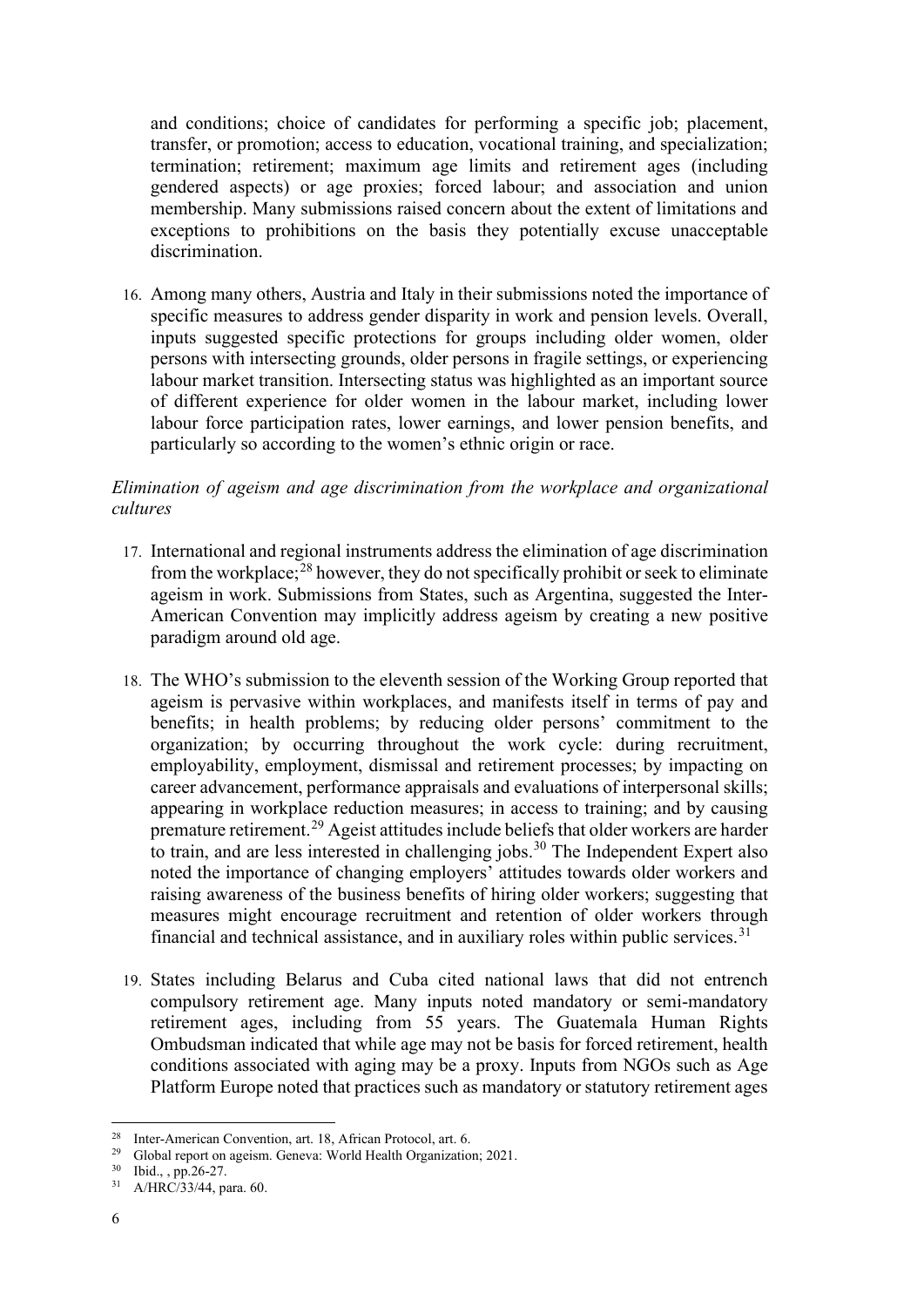or fixed chronological age boundaries required standards that prohibit institutional and structural ageism beyond individual discrimination. The Independent Expert previously noted mandatory retirement ages and age discrimination in recruitment prevent older persons from finding jobs and continuing to work and may further social exclusion.<sup>[32](#page-6-0)</sup> The Office of the Commissioner for the Human Rights of Poland emphasised the importance of standards that address ageism by eliminating stereotypes and prejudice against older persons in work.

### *Reasonable accommodation to older persons in the workplace*

- 20. International instruments require provision of reasonable accommodations for older persons with disabilities. [33](#page-6-1) Reasonable accommodations are defined in the Convention on the Rights of Persons with Disabilities (CRPD) as "necessary and appropriate modification and adjustments not imposing a disproportionate or undue burden, where needed in a particular case, to ensure to persons with disabilities the enjoyment or exercise on an equal basis with others of all human rights and fundamental freedoms."[34](#page-6-2) International instruments and regional instruments do not specifically require provision of reasonable accommodations for older persons in the workplace.
- 21. Reasonable accommodations for age aim to neutralize the disadvantages that may come with age, value the age culture, and challenge the narrow approach of public policies on age.[35](#page-6-3) The Independent Expert previously noted that possible accommodations for older persons with reduced work ability can be created by an enabling environment, including transportation support, work-related rehabilitation, mobile and experience-based counselling.[36](#page-6-4)
- 22. Many inputs highlighted the CRPD's application to older persons with disabilities, but also that examples of reasonable accommodations for older persons with disabilities are scarce. The Serbian Protector of Citizens noted national discrimination laws that oblige employers to take appropriate measures, if necessary in a particular case, in order to ensure access, reasonably adapted workplace, participation, professional development and advancement in the work of employees who are in an unequal position in relation to other employees, and in particular, among others, for older persons unless these measures would impose a disproportionate burden on the employer. However, the Protector also noted this did not go as far as legally requiring reasonable accommodations in the manner of the CRPD.
- 23. Austria noted a practical example where full-time or part-time care-leave (*Pflegekarenz* or *Pflegeteilzeit*) was available for periods of one to three months. They also noted the availability of leave for hospice care around end of life. Similarly, the Russian Federation noted arrangements whereby additional unpaid leave was available to older workers. Germany suggested accommodations might include age-appropriate occupational safety and health arrangements and workplace

<span id="page-6-0"></span><sup>32</sup> A/HRC/39/50, para. 60.

<span id="page-6-1"></span><sup>&</sup>lt;sup>33</sup> Convention on the Rights of Persons with Disabilities, art. 2.

<span id="page-6-3"></span><span id="page-6-2"></span> $34$  Ibid.<br> $35$  Kays

<sup>35</sup> Kaya, R. (2020). Reasonable Accommodation for Age. *Canadian Journal of Law & Jurisprudence, 33*(1), 115- 143. doi:10.1017/cjlj.2019.33

<span id="page-6-4"></span><sup>36</sup> A/HRC/33/44, para. 61.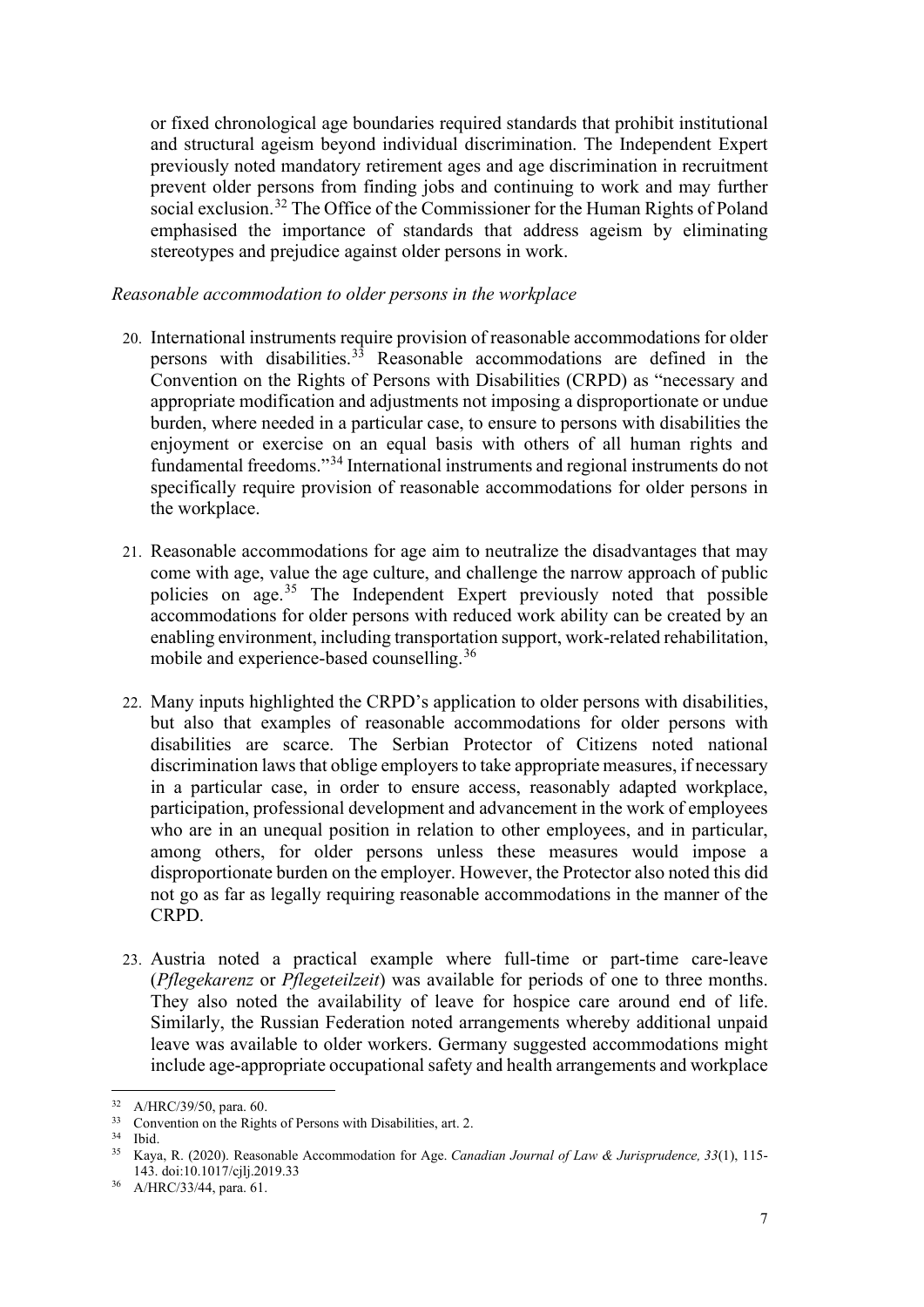health management targeted at older persons. Kenya highlighted its National Plan of Action on Older Persons and Ageing, which promotes a favourable environment that enables older persons to participate actively in the formal and informal sectors of employment. Slovenia described its Employment Relationships Act that offered specific examples of part time pay in retirement and prohibitions against overtime or night time work without consent. Workplace specific examples were given including by NGO Dis-Moi (Droits Humains Ocean Indien) that noted the need for appropriate on-site living and sleeping quarters.

- 24. Taken collectively, inputs recommended that reasonable accommodations for older persons include assistive technology and support (including human resources); organizational flexibility; employee flexibility; flexible work and work arrangements. Inputs also recommended that standards recognize demands based on all forms of 'age' including chronological, functional, biological and psychological.[37](#page-7-0) Inputs noted that standards should include reasonable accommodations about care arrangements; physical accessibility (mobility, ergonomics, adaptive equipment, mechanical devices); supporting mental wellbeing; age-related health limitations (cognitive, motor, sensory); temporal adjustments (schedules, shifts, hours, start and finish times, breaks); productivitybased measures (targets, outputs); activity-based work; and dynamic measures (role and skill set changes).
- 25. Inputs suggested standards should express rationales for reasonable accommodations, which include serving to enhance career opportunities by increasing job retention, improving job performance, and extending job tenure. Submissions noted that reasonable accommodations should help level the playing field, enable older persons to be more competitive, and facilitate advancement opportunities. Inputs submitted that reasonable accommodations should strengthen ties with co-workers, enhance promotion opportunities, and reduce stress, burnout, and early retirement. Inputs noted the specific work needs of older persons, including privacy and quiet work environments, and optimized settings. Alzheimer's Disease International provided specific guidance that for older persons with dementia, reasonable accommodations could help to facilitate longevity in work, thereby promoting independence, the maintenance of relationships with colleagues, and improve overall wellbeing.

### *Affirmative action to promote the hiring of older persons*

26. International instruments and recommendations include labour,<sup>38</sup> and older person-specific<sup>[39](#page-7-2)</sup> provisions for the application of special measures or special protection for older persons without significant elaboration. Regional instruments refer to affirmative action for older persons in general terms,  $40$  and by textual implication.  $41$ The Independent Expert previously noted the need to promote ongoing research on incentives and conducive environments that would allow older persons to extend

<span id="page-7-0"></span><sup>37</sup> Kaya, R. (2020). Reasonable Accommodation for Age. *Canadian Journal of Law & Jurisprudence, 33*(1), 115- 143 at 126. doi:10.1017/cjlj.2019.

<span id="page-7-1"></span><sup>&</sup>lt;sup>38</sup> ILO Employment Promotion and Protection against Unemployment Convention, 1988 (No.168), arts. 6,8; ILO Convention on Discrimination in Employment and Occupation of 1958 (No. 111), art. 5.

<span id="page-7-2"></span><sup>&</sup>lt;sup>39</sup> ILO Older Workers Recommendation, 1980 (No. 162), paras. 5, 10, 18, 19.

<span id="page-7-3"></span><sup>40</sup> Inter-American Convention, art. 4, African Protocol, art. 3.

<span id="page-7-4"></span><sup>41</sup> Inter-American Convention, art. 18, African Protocol, art. 6.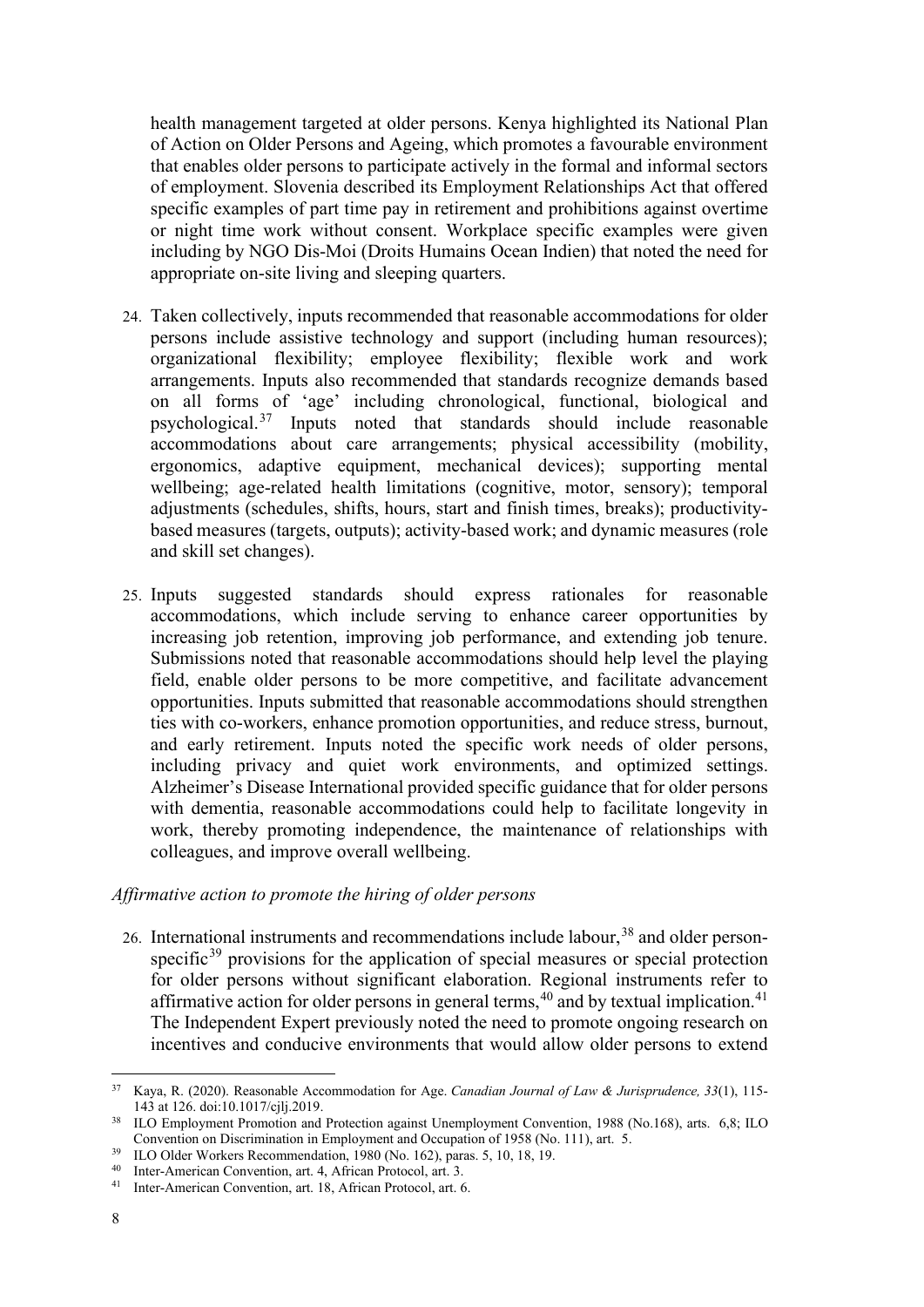their working lives beyond the pensionable age and to assess the changes that need to be made in regulations, taxes, training, and company environments to promote the right of older persons to work.<sup>[42](#page-8-0)</sup>

- 27. Many submissions supported the promotion of affirmative action programs. States including Cyprus and Germany noted that under equality laws, differential treatment is not discriminatory if it is objectively and reasonably justified by legitimate aims, including employment policy, labour market and vocational training objectives, and if the means of achieving that aim are appropriate and necessary. Suggested standards would include bases for affirmative action including access to employment and vocational training, fixing of minimum conditions of age, professional experience, seniority in service for access to employment, or to certain advantages linked to employment and minimum age requirements.
- 28. State submissions, including from Czechia and Italy, highlighted existing programs for older persons involving wage and asset subsidies, job placement and case management. States also noted programmes preparing workers who are aging. France, for instance, described professionalization contracts available from 45 years, whereas Germany and Serbia noted access to wage subsidies and programmes from 50 years. States including Israel and the Dominican Republic noted civil service programmes that include dedicated pathways for employing older persons.
- 29. Many inputs suggested promoting affirmative action through a comprehensive suite of programs and regulatory measures including access to lifelong learning, education and continuous training; reconsideration of policies that stimulate early exit; abolishing mandatory retirement ages; introducing flexible options for preretirement employment (such as half-time contracts); specialist job search and recruitment programs; motivating employers to recruit and retain older workers (such as subsidies, rebates on social security contributions, cash incentives, public works, asset grants); self-employment assistance; active labour market policies (such as job, vocation and occupation matching); professional orientation, careerplanning counselling, professionalization contracts and labour insertion; lessening barriers to employment entry (such as for disadvantaged groups, older persons on the move); and dedicated public service programs.

### *Access to career development, technical and vocational guidance programs, placements services and vocational and skills development*

30. International instruments,  $43$  recommendations  $44$  and regional instruments  $45$  contain provisions that support career development, technical and vocational guidance programs, placement services and vocational and skills development for older persons, without significant elaboration. The International Covenant on Economic, Social and Cultural Rights at article 6 includes steps to be taken to achieve the full realization of the right to work shall include technical and vocational guidance and training programmes, policies, and techniques to achieve steady economic,

<span id="page-8-0"></span><sup>42</sup> A/HRC/33/44, para. 61.

<span id="page-8-1"></span><sup>43</sup> International Covenant on Economic, Social and Cultural Rights, art. 6.

<span id="page-8-2"></span><sup>44</sup> ILO Older Workers Recommendation, 1980 (No. 162), para. 5.

<span id="page-8-3"></span><sup>45</sup> Inter-American Convention, art. 18, 20, African Protocol, art. 16.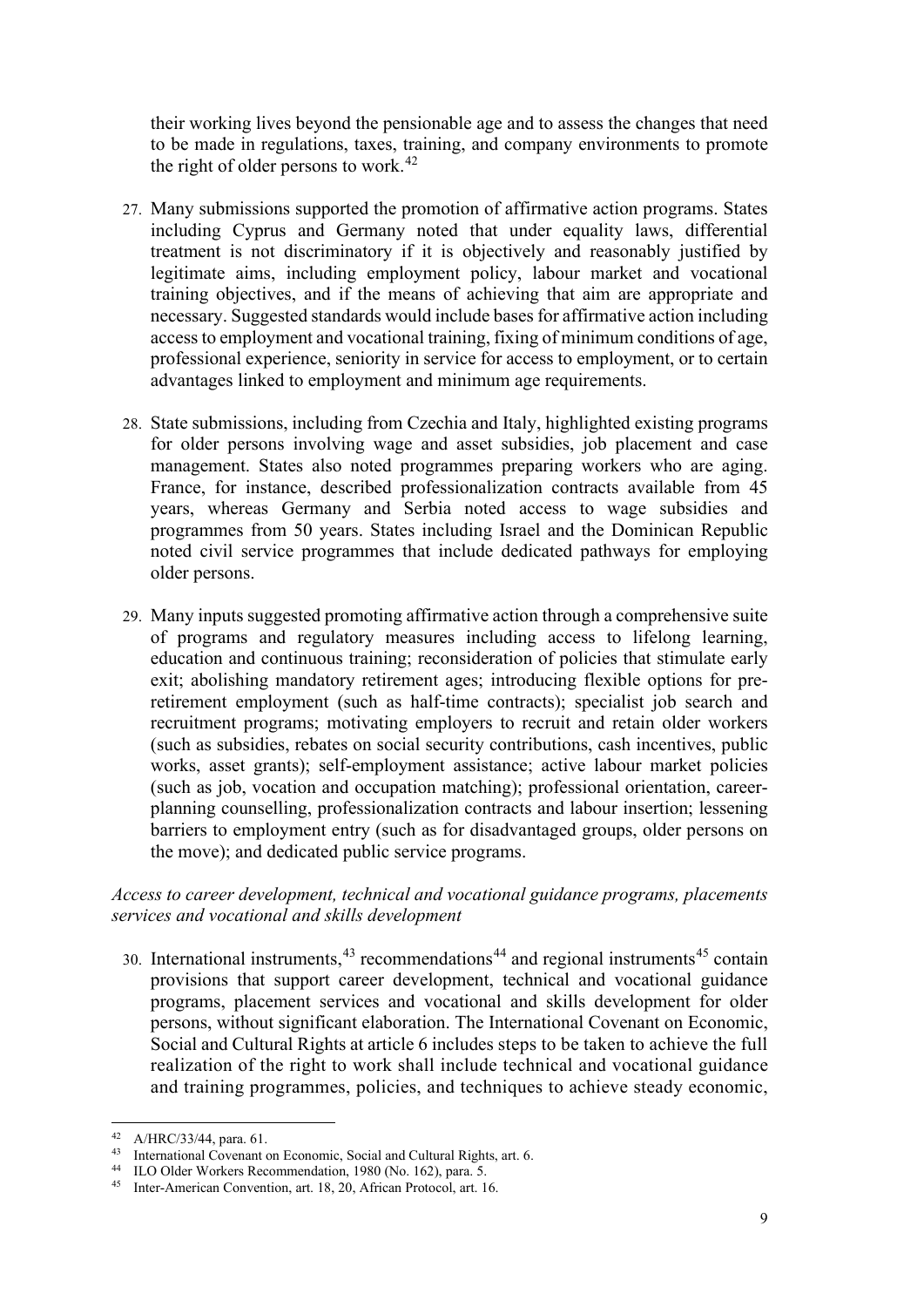social, and cultural development and full and productive employment under conditions safeguarding fundamental political and economic freedoms to the individual.

31. The ILO highlighted the importance of the right to education and ensuring that skills development is protected by a life-course approach whereby skills development and support services (including special measures and protections) can be given at any point in time as continuous interruptions lead to difficult situations in older age. Israel and other States noted the creation of specialist job search facilities for older persons including in rural areas. Argentina noted work training programs that target unemployed older persons who do not receive a retirement pension. India and Italy also noted the central importance of education, lifelong learning, and vocational skills to remaining in the workforce. Overall, inputs underlined the importance of standards that promote access to career development, technical and vocational guidance programs, placement services and vocational and skills development on an equal basis with others but including through specialist providers, programs, and services, including those targeting hard-to-reach groups.

## *Access to flexible or gradual retirement schemes and flexible working practices for older workers*

- 32. International recommendations include older person-specific guidance on flexible retirement schemes and flexible working hours and work practices for older persons.[46](#page-9-0) Instruments exist on old-age insurance.[47](#page-9-1) Regional instruments promote older person-specific standards on flexible retirement and work practices, <sup>48</sup> without significant elaboration. The Inter-American Convention promotes labour policies that take account of the needs and characteristics of older persons, with the aim of fostering workplaces that are suitable in terms of working conditions, environment, work hours, and organization of tasks.<sup>[49](#page-9-3)</sup> The ILO suggested the use 'conditions' instead of 'practices' for broader scope and legal certainty.
- 33. Various inputs noted national arrangements including Austria's scheme of preretirement part-time work (*Altersteilzeitgeld*) which includes reduction of work for up to five years before retirement, with various arrangements including the option of part-time pension (*Teilpension*). Similar schemes enabling supplementary pensions were noted by Belarus, Czech Republic, and France. The Office of the Procurator for the Defense of Human Rights of El Salvador noted that pension schemes for older persons should be prioritised where older person's experience poverty at a disproportionate level. Inputs collectively noted that flexible retirement can include gradual retirement and deferred retirement. Gradual retirement involves progressively reducing working time and or workload over a period. Deferred retirement involves extending employment beyond 'retirement age'. Inputs noted that older persons need support in making and implementing retirement decisions and that retirement decisions are complex and influenced by a multiplicity of factors including individual circumstances (such as financial resources) and societal

<span id="page-9-0"></span><sup>46</sup> ILO Older Workers Recommendation, 1980 (No. 162), paras. 21, 14 respectively.

<span id="page-9-1"></span><sup>47</sup> ILO Old-Age Insurance (Industry, etc.) Convention, 1933 (No. 35); ILO Old-Age Insurance (Agriculture) Convention, 1933 (No. 36).

<span id="page-9-2"></span><sup>48</sup> Inter-American Convention, arts. 17-18, African Protocol, arts. 6-7.

<span id="page-9-3"></span><sup>49</sup> Inter-American Convention, art. 18.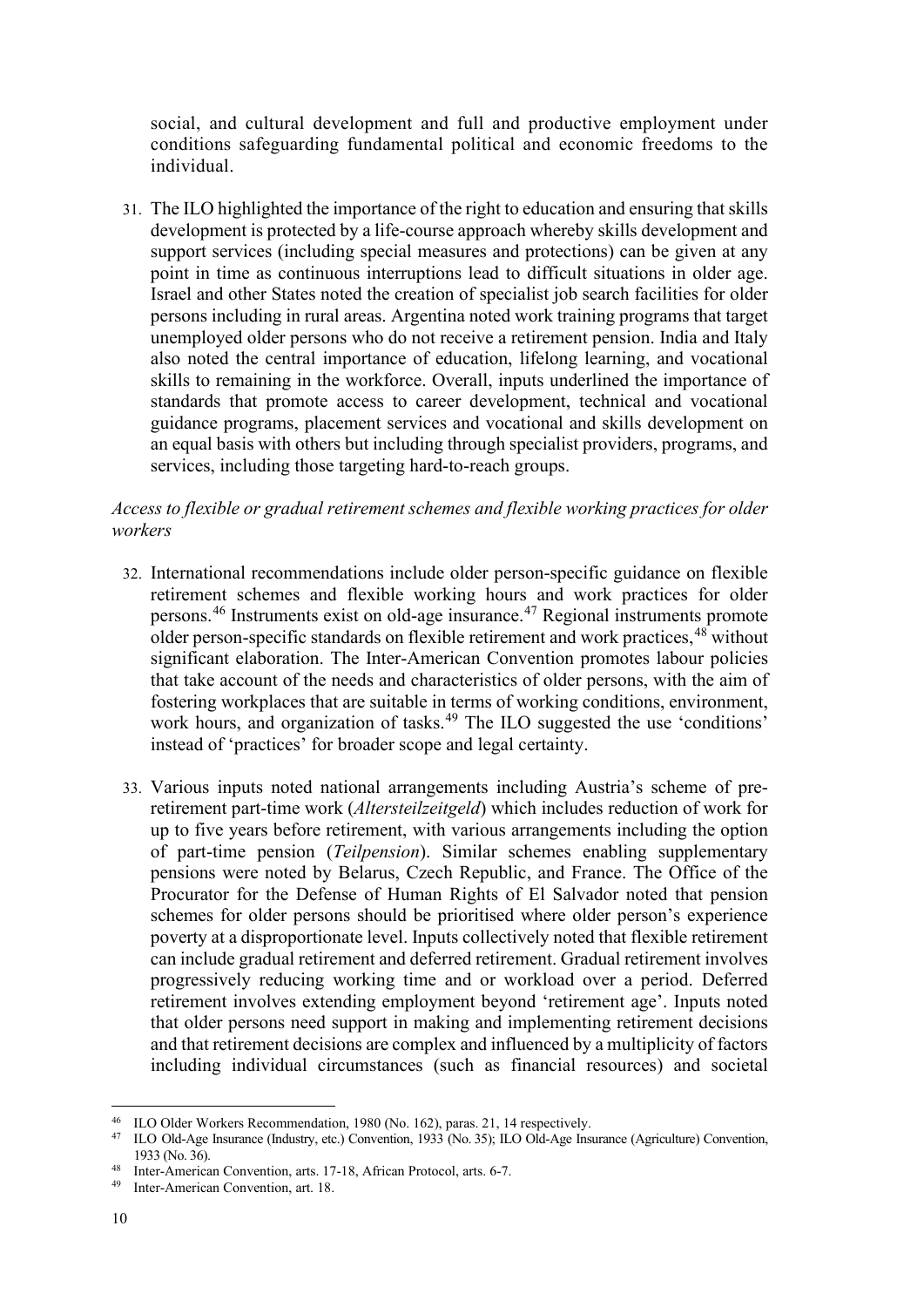influences (such as retirement income policy). Push and pull factors also bear on decisions; push factors are negative circumstances that pressure individuals to retire (such as poor health) while pull factors are positive aspects that attract (such as pursuit of leisure activities).

34. Examples of national laws establishing flexible work practices included Australia's national 'Fair Work' laws, which provide employees 55 and older with the right to request flexible working arrangements after 12 months of service. Chile noted the recent Positive Aging Bill, which seeks to modify the Labor code by inserting a range of specific measures and accommodations for older persons. Similar examples were given by Mexico and the Dominican Republic. Many inputs emphasized that standards should promote various modes of work flexibility for older persons. These include organizational flexibility where organizations adapt to changes in their environment, such as an ageing workforce; employee flexibility – the ability of older persons to adapt to changes in their work or in their organizations with support and accommodations; flexible work – the ability to adapt older person's contracts to allow greater adjustability to their changing circumstances; and flexible work arrangements – organizational practices that help older persons decide when, how and where work is conducted. Inputs provided numerous examples of flexible work arrangements include flexible start and finish times; compressed hours (such as more hours over fewer days); part-time and casual work; job sharing; flexible rostering; working from home or another location; 'purchasing' extra paid leave; unpaid leave; time off in lieu; banking hours; and gradual increase or decrease in work hours (such as during transition to retirement). Inputs also underlined that standards must describe and protect against inappropriate or exploitative work practices.

### *Promotion of older persons' self-employment and entrepreneurship*

- 35. International instruments and regional instruments do not address entrepreneurship or self-employment beyond noting the need for regulation to prevent abuse.<sup>[50](#page-10-0)</sup> The Principles for Older Persons promote older persons' rights to have access to other income-generating opportunities.<sup>[51](#page-10-1)</sup>
- 36. Various inputs such as Belarus, Israel and Mexico described programmes to assist in self-employment through training in entrepreneurial skills, financial literacy, and facilitating access to financial resources. The Russian Federation and Turkey gave examples of self-employed pensioners retaining the right to indexation of pensions, compensation and benefits despite self-employment. The ability to earn other income was also raised by the Office of the Provedor for Human Rights and Justice Timor-Leste and Age Platform Europe. The Commission on Human Rights of the Philippines noted mainstream programs supported older persons' self-employment and entrepreneurship. Inputs suggest that standards must address age discrimination and ageism within the entrepreneurship realm. Standards should address intersecting forms of discrimination in programs such as that reduce older women's access to self-employment or entrepreneurship.

<span id="page-10-0"></span><sup>50</sup> Ibid.

<span id="page-10-1"></span><sup>51</sup> United Nations Principles for Older Persons, principle 2.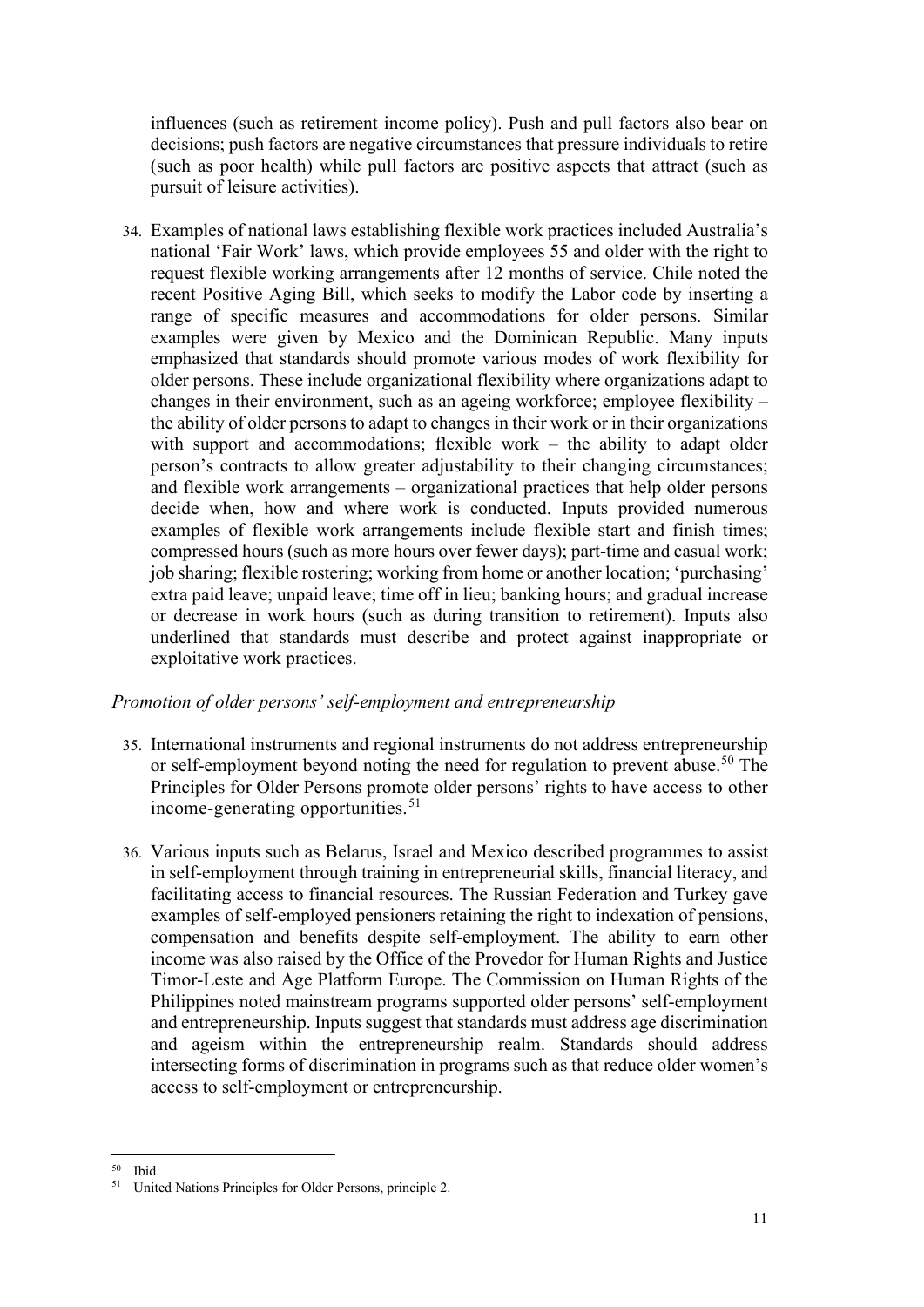37. Inputs noted that self-employment is an influential factor increasing work enjoyment in later life and is linked to greater autonomy and flexibility. Submissions suggested that older entrepreneurs still face societal challenges such as discrimination, societal expectations, and a lack of support services. Inputs stressed that standards should address the acquisition of digital, financial, and business skills, particularly in rural areas.

## *Favourable, fair, and safe working conditions when undertaking formal, informal or unremunerated work*

- 38. International instruments provide general standards about favourable, fair, and safe working conditions in formal, informal or unpaid work. [52](#page-11-0) Regional instruments promote these issues without significant elaboration.<sup>[53](#page-11-1)</sup> The ILO noted that standards should more broadly address safe and healthy working environments. The Independent Expert previously reported that older persons (particularly older refugees) face restrictions on the right to work, compromised conditions and pressure to perform informal work, and can experience exclusion from economic recovery initiatives during times of emergency and displacement.<sup>[54](#page-11-2)</sup>
- 39. Some States including Slovenia and Spain described national laws stipulating special attention to the safety and health of older workers by considering special risks to which these workers are exposed. Various inputs noted that informal sectors include older persons working in poorly paid and sometimes hazardous jobs, conditions, and circumstances. Inputs such as Aging Nepal noted that informal work was often unregulated and older persons therefore lacked protections; informal work falling outside of state laws and control, including those related to occupational, safety and health. Many inputs noted that age discrimination posed a significant risk to older workers and standards should recognize that discrimination decreases work enjoyment and engagement; lowers the sense of belonging, job satisfaction and organizational commitment; causes a greater incentive to retire early, and creates adverse health outcomes, including lower physical health and increased psychological distress.

## *Access to prompt remedies and redress when older persons' right to work and access to the labour market is denied*

40. International and regional instruments do not articulate the specific right to access prompt remedies and redress when older persons' right to work or access to the labour market is denied. International standards apply in respect of violence and harassment.<sup>[55](#page-11-3)</sup> The ILO suggested that standards must address older persons' remedies in respect of their rights to work, at work and within the labour market. ILO stressed that access to labour justice is critical for normative standards – highlighting the connection between the right to work and access to justice.

<span id="page-11-0"></span><sup>52</sup> ILO Occupational Safety and Health Convention, 1981 (No. 155); ILO Promotional Framework for Occupational Safety and Health Convention, 2006 (No. 187)

<span id="page-11-1"></span><sup>53</sup> Inter-American Convention, art. 18.

<span id="page-11-2"></span><sup>54</sup> A/HRC/42/43, paras. 32, 42, 60-61.

<span id="page-11-3"></span><sup>55</sup> ILO Violence and Harassment Convention, 2019 (No. 190), art. 10.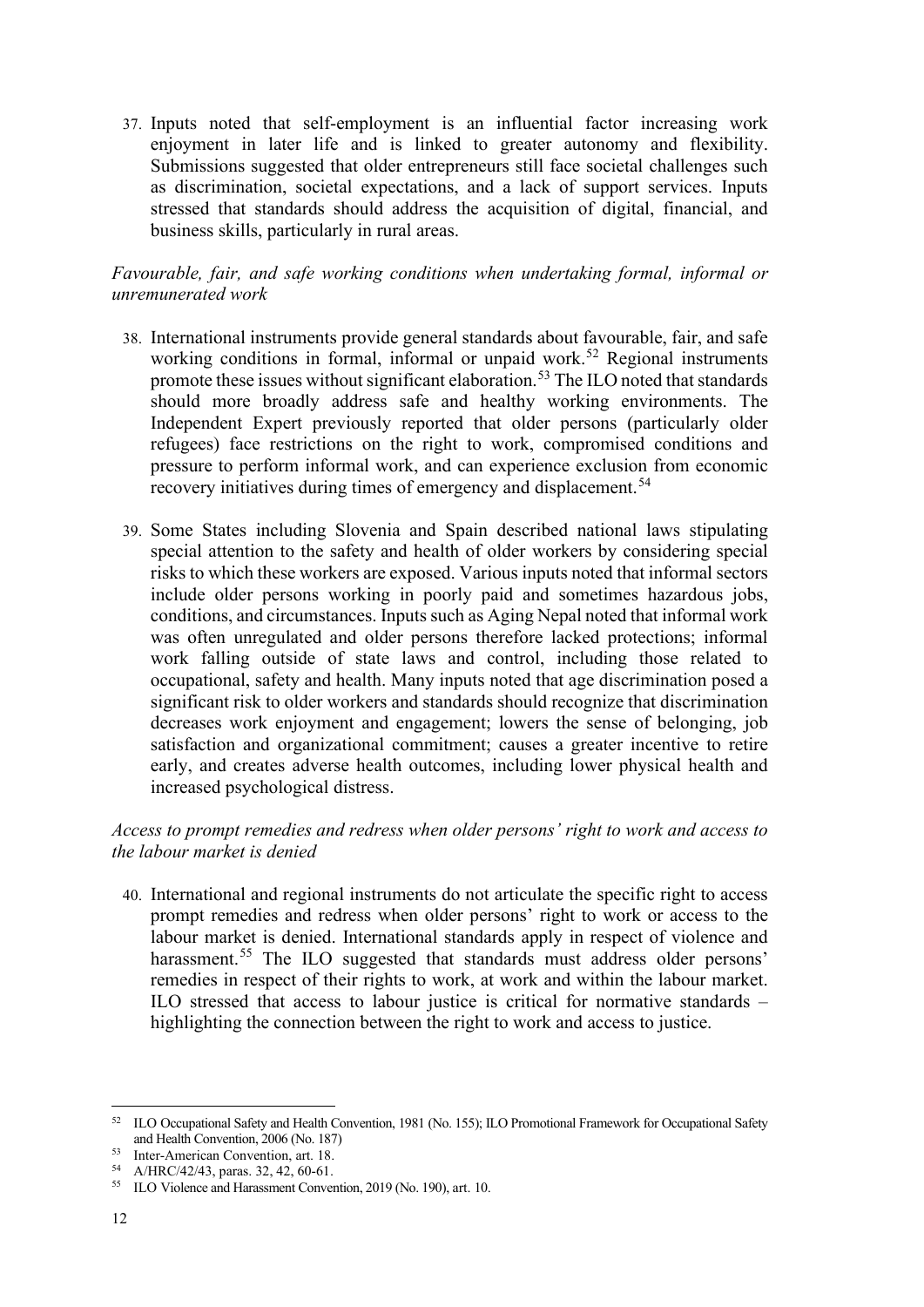41. The Finnish Human Rights Center and other inputs noted remedies available for age discrimination in the workplace. Inputs including the Law Council of Australia noted remedies for age discrimination should not be made difficult or impossible by overly complex legislative requirements. The Law Council of Australia and HelpAge International suggested standards should promote specific mechanisms to reduce burdens on complainants, including a positive duty on employers to take reasonable and proportionate measures to eliminate ageism and discrimination, and the inclusion of a shifting burden of proof in such cases before adjudicative bodies. Inputs generally described the need for systems of enforcement and remediation of rights, including administrative and judicial systems and regulatory procedures such as investigations, penalties, and fines.

### **D. State obligations**

- 42. International instruments and treaty body general comments<sup>[56](#page-12-0)</sup> detail State obligations in general terms. Regional instruments impose State obligations on awareness raising,<sup>57</sup> promotion, participation in follow-up mechanisms,<sup>[58](#page-12-2)</sup> data collection,  $59$  and actions and measures ensuring implementation.  $60$
- 43. Inputs suggested specific State obligations including ensuring non-discriminatory access to the labour market; enacting laws prohibiting age discrimination, ageism, and harassment; removing mandatory retirement laws; protecting free association; and promoting the State's role as a model employer. Further, many inputs submitted that States must provide services that support the right to work, including comprehensive employment policies, social protection policies and embedded lifecourse approaches. Inputs including International Disability Alliance also suggested that States must also provide adequate services and social protection to support older persons with intersecting issues by addressing the additional costs faced by them due to systemic, regulatory, and structural barriers to equal treatment at work and in retirement. The need for improved data collection and analysis, including data on women's unpaid work, was highlighted by many including Cuba and the Ukrainian Parliament Commissioner for Human Rights. The Commission on Human Rights of the Philippines, the Regional Centre for the Welfare of Ageing People in Cameroon and Age Platform Europe noted that data was essential as reference in the targeting of beneficiaries under government programs and services.
- 44. The Office of the Provedor for Human Rights and Justice Timor-Leste noted that States should facilitate intergenerational training and mentoring programs. Inputs such as Age Platform Europe submitted that States must eliminate ageist assumptions and prejudices, including internalized ageism, through research, awareness-raising, education, intergenerational interventions, and change of organizational culture. Additionally, Australia recognized the importance of developing a workplace culture that values the skills and experience of mature age people through a range of targeted programs. This includes development of ageinclusive and diverse workplaces through occupational health and safety rules and

<span id="page-12-0"></span><sup>56</sup> CESCR General Comment No. 6: The Economic, Social and Cultural Rights of Older Persons; CESCR General Comment No. 18: The Right to Work.

<span id="page-12-1"></span><sup>57</sup> Inter-American Convention, art. 32, African Protocol, arts. 19, 23.

<span id="page-12-2"></span><sup>58</sup> Inter-American Convention, arts. 33-35, African Protocol, art. 19.

<span id="page-12-3"></span><sup>59</sup> Inter-American Convention, art. 4, African Protocol, art. 21.

<span id="page-12-4"></span><sup>60</sup> Inter-American Convention, art. 4, African Protocol, art. 22.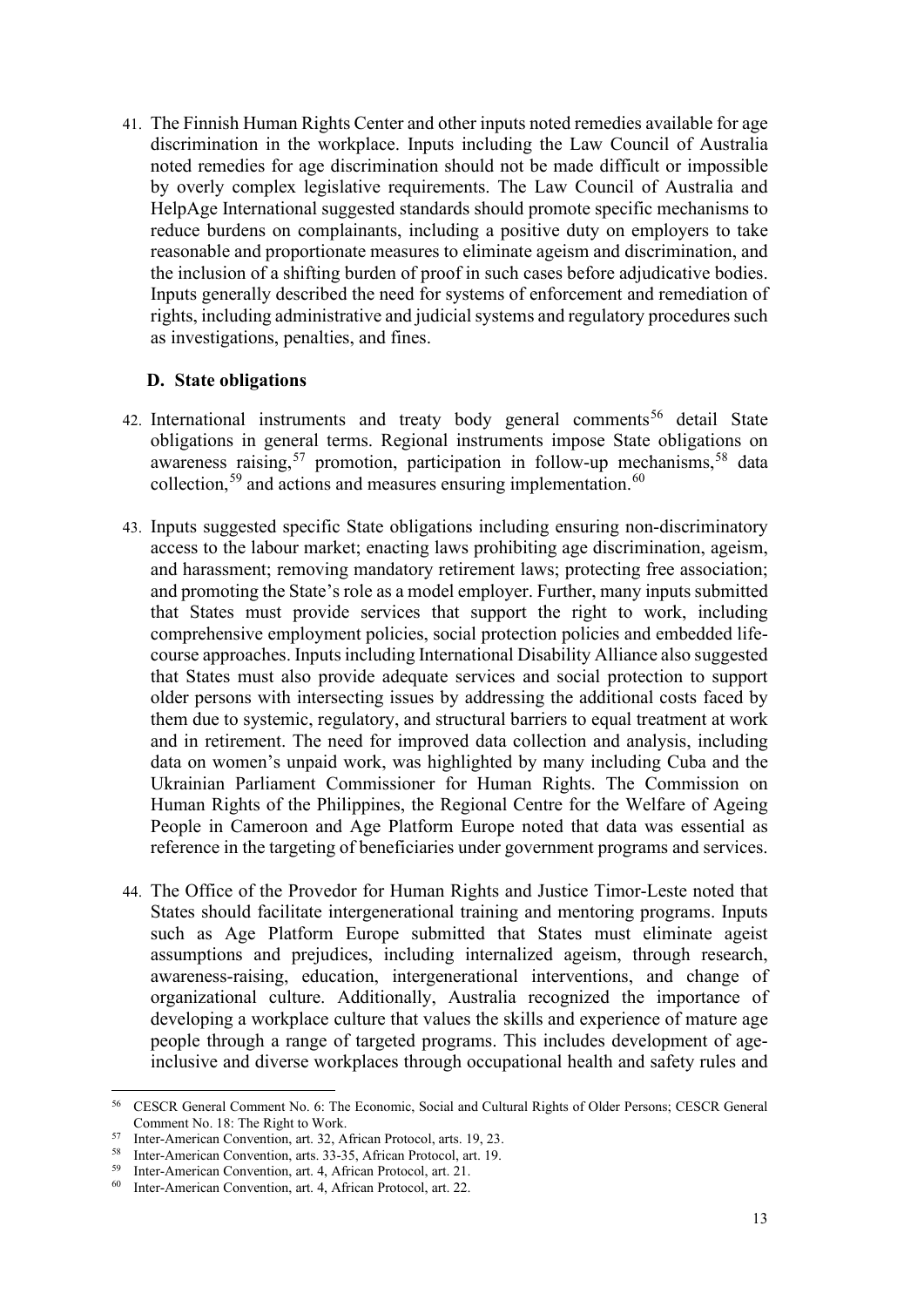supporting measures to develop sustainable and inclusive workplaces, such as through age diversity campaigns. In this regard, Israel noted its "Age Diversity" campaign to encourage the employment of older persons and break stereotypes.

## **E. Special considerations**

- 45. International and regional instruments do not provide older person-specific standards for special measures<sup>[61](#page-13-0)</sup> or specific considerations, including for older women in work, or informal or unpaid work. Standards do exist on social security and social protections including in respect of old age pensions. The ILO noted the importance of standards for occupational safety and health policies, the promotion of social dialogue and collective bargaining on issues related to older workers in the world of work, and adequate social protection frameworks incorporating flexible age-qualification. As a threshold issue, ILO noted that when workers are protected and regularized, they are no longer informal, so standards need to give special consideration to the formalization of older workers in the informal economy.
- 46. Germany noted the importance of promoting ageing-appropriate design of working conditions of older workers. Many inputs noted the need for standards that recognized the gendered nature of unpaid and informal work. For example, noting that older women undertake unpaid care roles without choice, including caring for family and other dependants. Cyprus noted that older women face double disadvantage when it comes to remuneration, caused by intersectional discrimination on various grounds. Inputs noted that special measures are needed to address the gender pay gap throughout the life course, which puts older women at risk of poverty. Measures should promote the provision of services, social protection and basic infrastructure, the creation of more paid jobs in the care economy, and the elimination of the negative impact of the pay gap on wages and pensions. The Dominican Republic noted the importance of recognizing and regularizing older women's unpaid work, including caring work. Other areas needing specific consideration include collective bargaining/negotiation, the outsourcing of contracts and the spread of platform labour.

## *Responsibilities of non-State actors such as the private sector*

- 47. Many inputs referred to the States ability to define the responsibilities of non-State actors through laws and policies. Inputs recommended standards should incorporate specific obligations to include private entities. Examples provided included where the CRPD specifically obliges States to promote private sector employment through policies and measures, including affirmative action, incentives, and other measures, <sup>[62](#page-13-1)</sup> and to ensuring reasonable accommodation. <sup>[63](#page-13-2)</sup>
- 48. Submissions including from Czechia noted the importance of legal regulation of factors that prolong work including occupational hygiene and mobility, active aging and education. Some inputs noted certain national protections for older persons only applied to the State. Conversely, in Serbia the Law on Prohibition of Discrimination applies to the private and public sector and is applied where older persons face

<span id="page-13-0"></span><sup>&</sup>lt;sup>61</sup> ILO Convention No.111 refers to special measures on the basis of age.<br><sup>62</sup> CRPD, art. 27 1. (h)

<span id="page-13-2"></span><span id="page-13-1"></span><sup>&</sup>lt;sup>63</sup> Committee on the Rights of Persons with Disabilities, , General Comment 6 on [Article 5: Equality and non](http://tbinternet.ohchr.org/_layouts/treatybodyexternal/Download.aspx?symbolno=CRPD/C/GC/6&Lang=en)[discrimination,](http://tbinternet.ohchr.org/_layouts/treatybodyexternal/Download.aspx?symbolno=CRPD/C/GC/6&Lang=en) para 67 (f).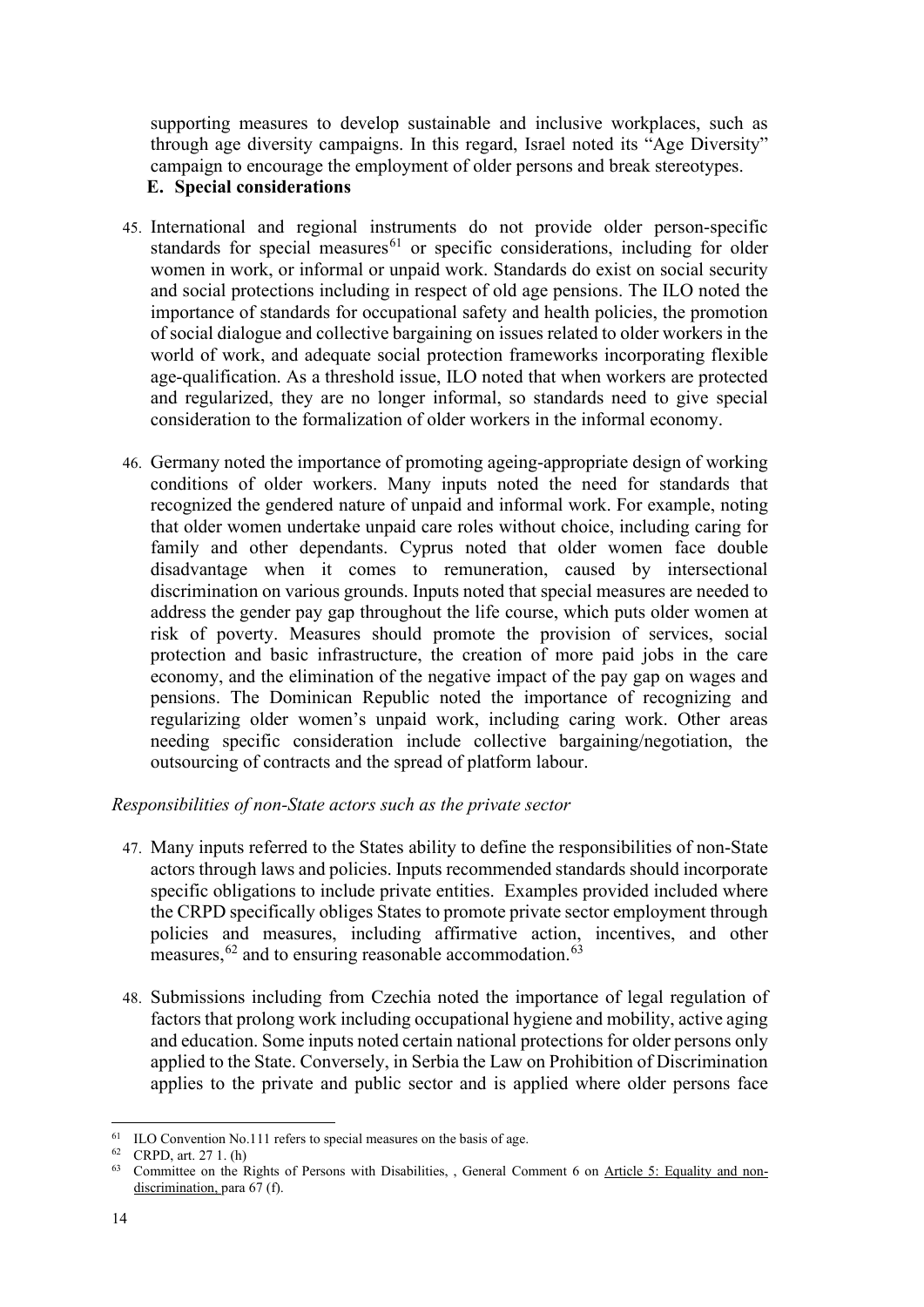discrimination in the labour market. Similar examples of broad application were given by Germany and other States. The Kenya National Commission on Human Rights noted that a human rights based-approach would include non-State parties. Most inputs noted that standards should clearly elaborate that they apply to private entities, particularly given the extent of the global private labour market. Inputs also noted that courts, regulatory bodies, inspectorates, and human rights institutions should be authorized, expert and resourced to protect the right to work of older persons in relation to private enterprises.

#### **F. Best practices and main challenges**

- 49. Best practices include specialist, dedicated national human rights and discrimination bodies for older persons such as the Australian Age Discrimination Commissioner who advocates for the rights of older persons in work including resolving individual complaints and can undertake research into and raise awareness about ageism and age discrimination and provide guidance for employers on discriminatory and ageist practices. Best practices included national laws, programs and incentive schemes specifically aimed at providing affirmative action for older persons in work (including for women and other groups). National laws promoting flexible arrangements in work, retirement and retirement income were also noted. Inputs also noted national standards on occupational, safety and health, training, and accessibility for older persons in work. Czechia noted the generational tandem tool - a form of job sharing between an existing employee of pre-retirement age and a newly hired employee - usually a person newly entering the labor market (graduate, parent returning from parental leave). The measure ensures the emergence of intergenerational solidarity and the intergenerational transfer of experience. Spain, in its submission, described intergenerational clusters within private companies that encourage shared knowledge and experience. Mexico noted their National Employment Service assists older persons looking for a job, offering intermediation between employers and employees, training employers to know the rights of the older persons with the objective of avoiding ageism, and providing reasonable accommodation in the workplace.
- 50. Key challenges include implementation mechanisms and systems that are older person-specific with standards that are meaningful, regular, and evidence-based across laws, policies, and budgetary processes. Mexico noted the need for specific regulation of employment for older persons that considers their specific needs. The Dominican Republic posed whether quotas could be used to increase older persons' access to work. Inputs such as Russia drew attention to the necessary acquisition of ICT access and digital skills for older persons, including in rural areas. The WHO recently noted the need to ensure participatory design of artificial intelligence technologies by and with older persons. [64](#page-14-0) Additional challenges noted include promoting laws, policies, and programs to eliminate ageism and discrimination against older persons on age and other intersecting grounds; budgetary measures to provide incentives to include, retain and advance older persons in work and achieve secure retirement incomes; and the recognition and regularization of informal and unpaid work.

<span id="page-14-0"></span><sup>64</sup> Ageism in artificial intelligence for health: WHO policy brief. Geneva: World Health Organization; 2022. Licence:  $CC$  BY-NC-SA 3.0 IGO at p.10.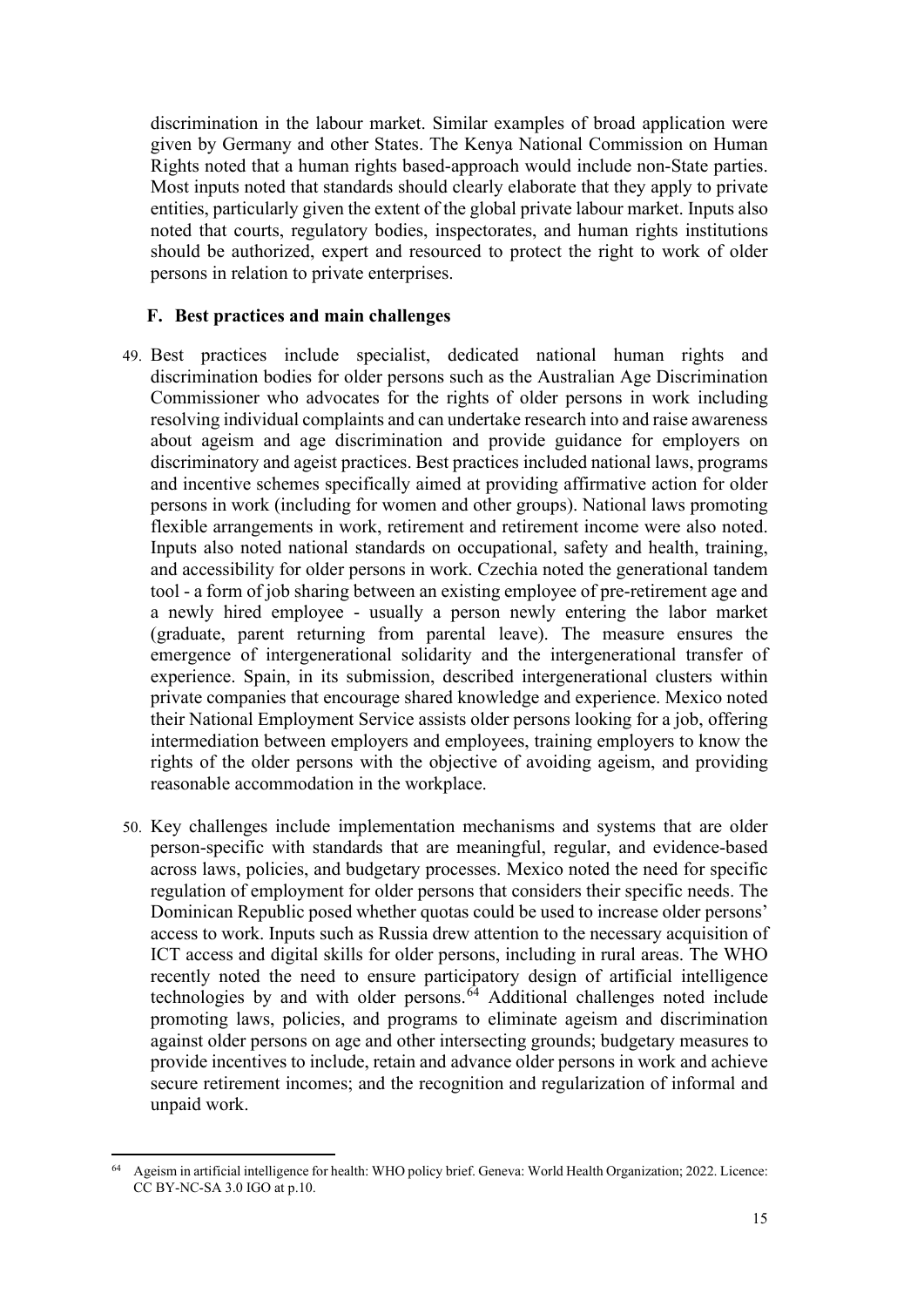### **G. Summary and conclusions**

- 51. No existing international instruments contain standards that specifically define, protect, and promote older persons' right to work and access to the labour market. Binding instruments provide general, labour-specific or age specific standards but do not provide older person-specific standards on the various components described by the guiding questions. Non-binding recommendations address issues of age discrimination in work; affirmative action programs to promote hiring of older persons; access to career and skills development programs; access to flexible retirement or working practices; and favourable, fair, and safe working conditions. Non-binding recommendations do not include provisions on the elimination of ageism; the provision of reasonable accommodations for older persons; promotion of older persons' self-employment or entrepreneurship; and access to prompt remedies and redress when the right to work is denied.
- 52. Regional instruments provide normative examples of the right to work including the various components described by the guiding questions. Regional standards are not consistent in definitional quality, scope, or application, and contain limited elaboration of issues including how work is defined; the extent to which they offer protections against age discrimination in all matters related to employment, including on intersecting grounds, and the extent of allowable exceptions; access to career and skills development programs; access to flexible retirement or working practices; and favourable, fair, and safe working conditions. Regional instruments do not include explicit provisions on the elimination of ageism; the provision of reasonable accommodations for older persons; affirmative action programs to promote hiring of older persons; promotion of older persons' self-employment or entrepreneurship; and access to prompt remedies and redress when the right to work is denied.
- 53. Inputs noted constitutional arrangements, national laws, policies and programs that generally protect the right to work and access to the labour market. Few inputs described comprehensive, older person-specific standards on the right to work and access to the labour market, and where described they tended to form part of a broader set of laws and principles usually implementing regional instruments. Further, national systems of protection for older persons did not address the breadth of the various components described by the guiding questions.

## **III. Access to Justice**

### **A. Conceptual Basis**

54. Access to justice is a core element of the rule of law. It is a fundamental right and an essential prerequisite for the protection and promotion of all other human rights. Guaranteeing access to justice is indispensable to democratic governance as well as to combat social and economic marginalization. Therefore, access to justice is a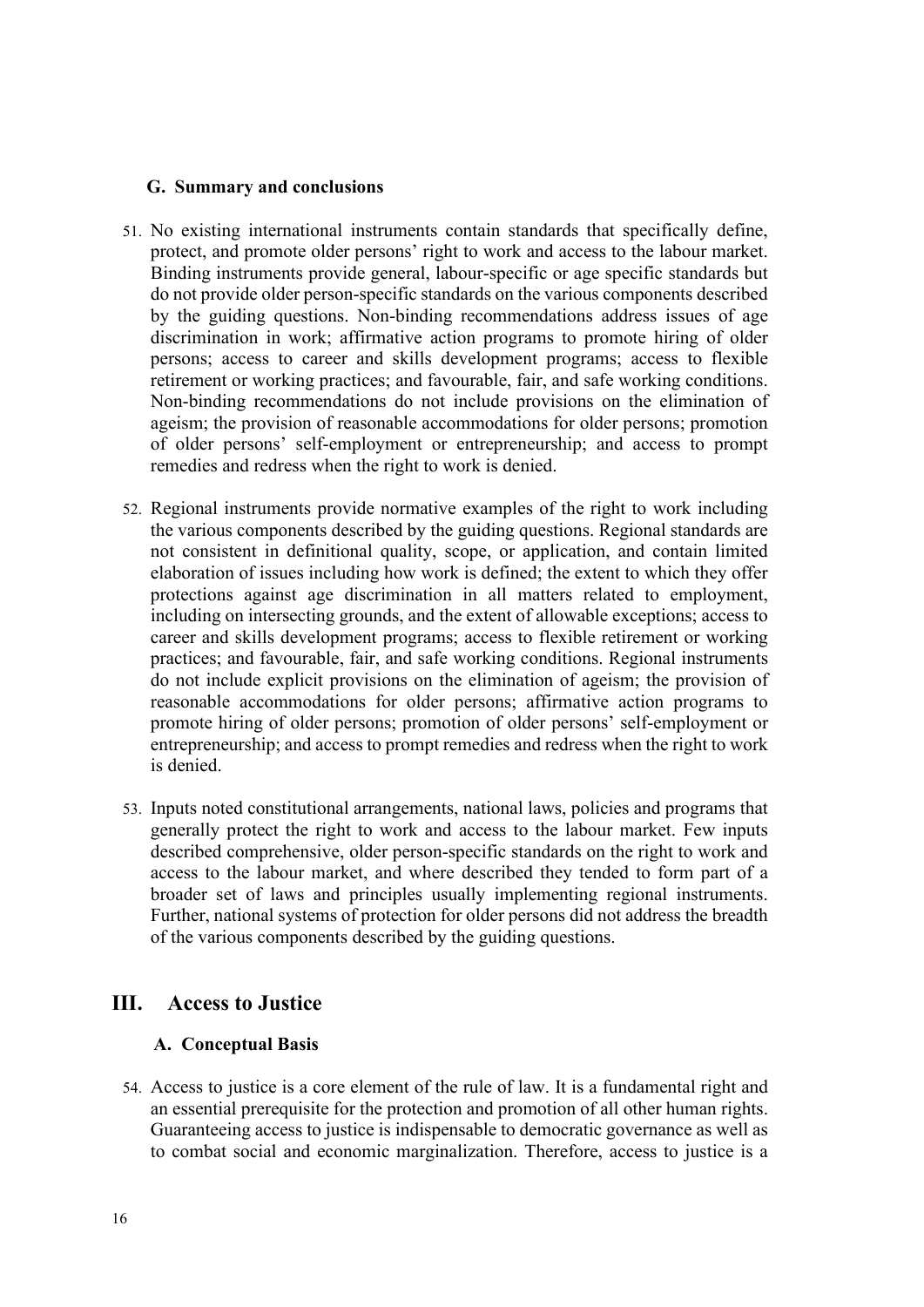cross-cutting right, in line with other principles such as equal recognition before the law.

### **B. Definition**

- 55. International instruments include the right to access to justice in general and thematic instruments and treaties,  $65$  treaty body general comments,  $66$  regional instruments,<sup>67</sup> and statements of principles.<sup>[68](#page-16-3)</sup> The United Nations Principles for Older Persons assert the importance of accessing justice to enhance autonomy, protection, and care.<sup>[69](#page-16-4)</sup> Regional instruments include older person-specific rights,<sup>[70](#page-16-5)</sup> including in combination with equal protection before the law.<sup>[71](#page-16-6)</sup>
- 56. Various States including Cuba and Finland described universal constitutional rights to equality before the law. Inputs did not note any instances of comprehensive, specific national laws protecting older persons' right to access justice. Malta noted the importance of access to justice within the Sustainable Development Goals.<sup>[72](#page-16-7)</sup> The Agewell Foundation USA emphasized that standards must recognize that in the future older persons will constitute a greater proportion of crime victims, offenders, litigants, judges, attorneys, witnesses, jurors, and prisoners. The Office of the Procurator for the Defense of Human Rights of El Salvador noted that the 100 Rules of Brasilia on access to justice for people in vulnerable conditions includes aging but also asserted that a practical understanding of the access to justice implications of ageing were largely absent from national justice systems.
- 57. ECLAC emphasized the need for access to justice to ensure a cross-sectional and gender perspective. Inputs highlighted the need for standards to promote access to justice that is effective, unlimited, and actively supported, and reflect the principles of independence, participation, care, self-fulfillment, and dignity. Inputs noted that standards should note that the right to access to justice supports older persons' participation in society, pursuit of personal development; and lives of dignity and respect that are free from abuse; and is a means of receiving reasonable care and assistance from their family and the State. The Law Council of Australia's input

- <span id="page-16-5"></span>70 Inter-American Convention, art. 31.
- <span id="page-16-7"></span><span id="page-16-6"></span><sup>71</sup> African Protocol, art. 4.<br> $^{72}$  SDC 16 Promote negative

<span id="page-16-0"></span><sup>65</sup> Universal Declaration of Human Rights, arts. 7, 8, 9, 10 and 11; International Covenant on Civil and Political Rights, arts. 2 (1) and (3), 14 and 26; International Covenant on Economic, Social and Cultural Rights; Convention on the Rights of Persons with Disabilities, arts. 12 and 13.

<span id="page-16-1"></span><sup>&</sup>lt;sup>66</sup> Human Rights Committee, General comment No. 32 on the right to equality before courts and tribunals and to a fair trial (CCPR/C/GC/32), para. 7; Human Rights Committee, General comment No. 31 on the nature of the general legal obligation imposed on States parties to the Covenant (CCPR/C/21/Rev.1/Add.13) para. 15; Committee on Economic, Social and Cultural Rights, General comment No. 9 on the domestic application of the Covenant (E/C.12/1998/24) para. 9; Committee against Torture, General comment No. 3 on the implementation of article 14 (CAT/C/GC/3), paras. 2 and 4; Committee on the Elimination of Discrimination against Women, General recommendation No. 33 on women's access to justice (CEDAW/C/GC/33), paras. 1 and 2; Committee on the Rights of the Child, General comment No. 5 on general measures of implementation of the Convention on the Rights of the Child (CRC/GC/2003/5), para. 24.

<span id="page-16-2"></span><sup>&</sup>lt;sup>67</sup> Convention on the Protection of Human Rights and Fundamental Freedoms (European Convention on Human Rights), arts. 6, 13, 20 and 21.

<span id="page-16-3"></span><sup>&</sup>lt;sup>68</sup> See A/HRC/37/25 and the International Principles and Guidelines on Access to Justice for Persons with Disabilities.

<span id="page-16-4"></span><sup>69</sup> United Nations Principles for Older Persons, principle 12.

<sup>72</sup> SDG 16 Promote peaceful and inclusive societies for sustainable development, provide access to justice for all and build effective, accountable and inclusive institutions at all levels.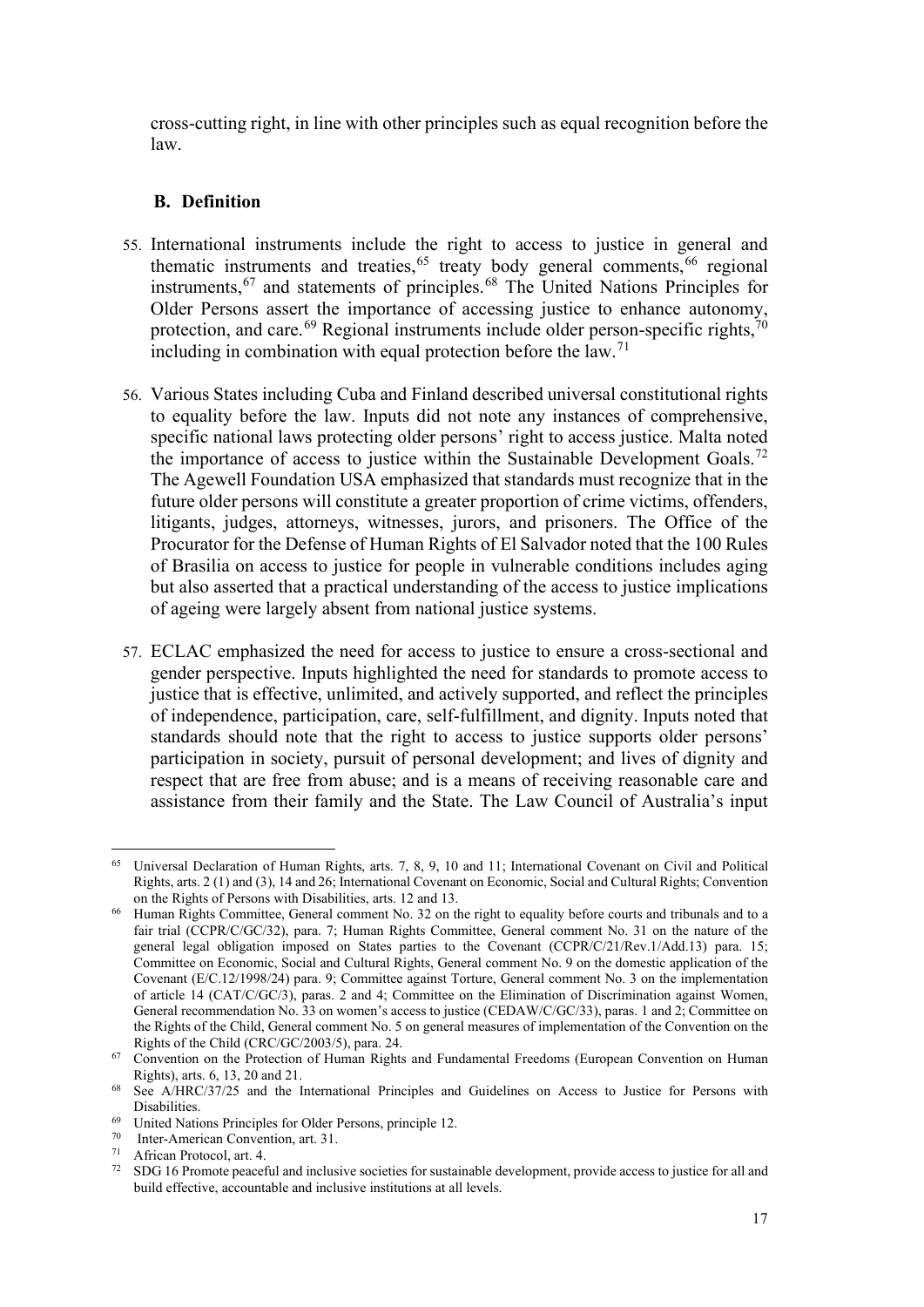described access to justice as concerning the link between a person's formal right to seek justice and effective access to the legal system or legal remedies.

### **C. Normative elements**

#### *Legal capacity*

- 58. International instruments generally guarantee legal capacity; however, none specifically guarantee legal capacity for older persons, other than for older persons with disabilities.<sup>[73](#page-17-0)</sup> Regional instruments guarantee older persons' capacity through interconnected articles. [74](#page-17-1)
- 59. The Independent Expert previously emphasized that legal capacity, and supported decision-making are essential for the respect of the autonomy of older persons and their individual rights, in their own capacity to give and withdraw informed consent for medical treatment, to access justice, to vote, to marry, to work and to choose their place of residence.<sup>[75](#page-17-2)</sup> The Independent Expert previously noted that the courts should be guided by the objective of ensuring that older persons can lead a selfdetermined and autonomous lives and conflicts of interest and undue influence should be regulated, and safeguards to ensure free and informed consent should be adopted.<sup>[76](#page-17-3)</sup> The Independent Expert noted particular attention should be given to illiterate older persons or older persons with less formal education.<sup>[77](#page-17-4)</sup>
- 60. El Salvador's Special Law for the Protection of the Rights of Older Persons recognizes the legal capacity of older adults. It establishes that judicial bodies shall apply the Inter-American Convention to protect older person's legal capacity. Nigeria noted that legal capacity meant that older persons have the right to represent themselves in proceedings should they choose. International Disability Alliance noted that for older persons with disabilities, in particular those with dementia, the threats to exercising legal capacity may come from laws regarding guardianship, conservatorship, and laws permitting forced treatment. Such laws prevent older persons with disabilities from effectively accessing justice systems. The Ethiopian Human Rights Commission cautioned that laws allowing denial of capacity for reasons of senility remain ambiguous and without proper definition. The Finnish Human Rights Center likewise noted that while age cannot be a reason for denial of capacity, age-related illness can be. Similarly, the Office of the Commissioner for the Human Rights of Poland noted functional limitations connected with advanced age can lead to determinations of legal incapacity. Serbia noted decisions to remove legal capacity must be time limited and subject to mandatory review. The importance of review and appeal processes was also noted by the Guatemala Human Rights Ombudsman and the Serbian Protector of Citizens.
- 61. Various inputs suggested normative standards should complement article 12 of CRPD, but that additional factors lay behind the denial of legal capacity that were

<span id="page-17-4"></span><sup>77</sup> Ibid.

<span id="page-17-0"></span><sup>73</sup> ICCPR, art. 16, CEDAW, art. 15, CRPD, art. 12.

<span id="page-17-1"></span><sup>74</sup> Inter-American Convention, art. 30 (see also 5, 7, 11), African Protocol, arts. 4-5.

<span id="page-17-2"></span><sup>75</sup> A/HRC/30/43, paras. 99-101.

<span id="page-17-3"></span><sup>76</sup> Ibid.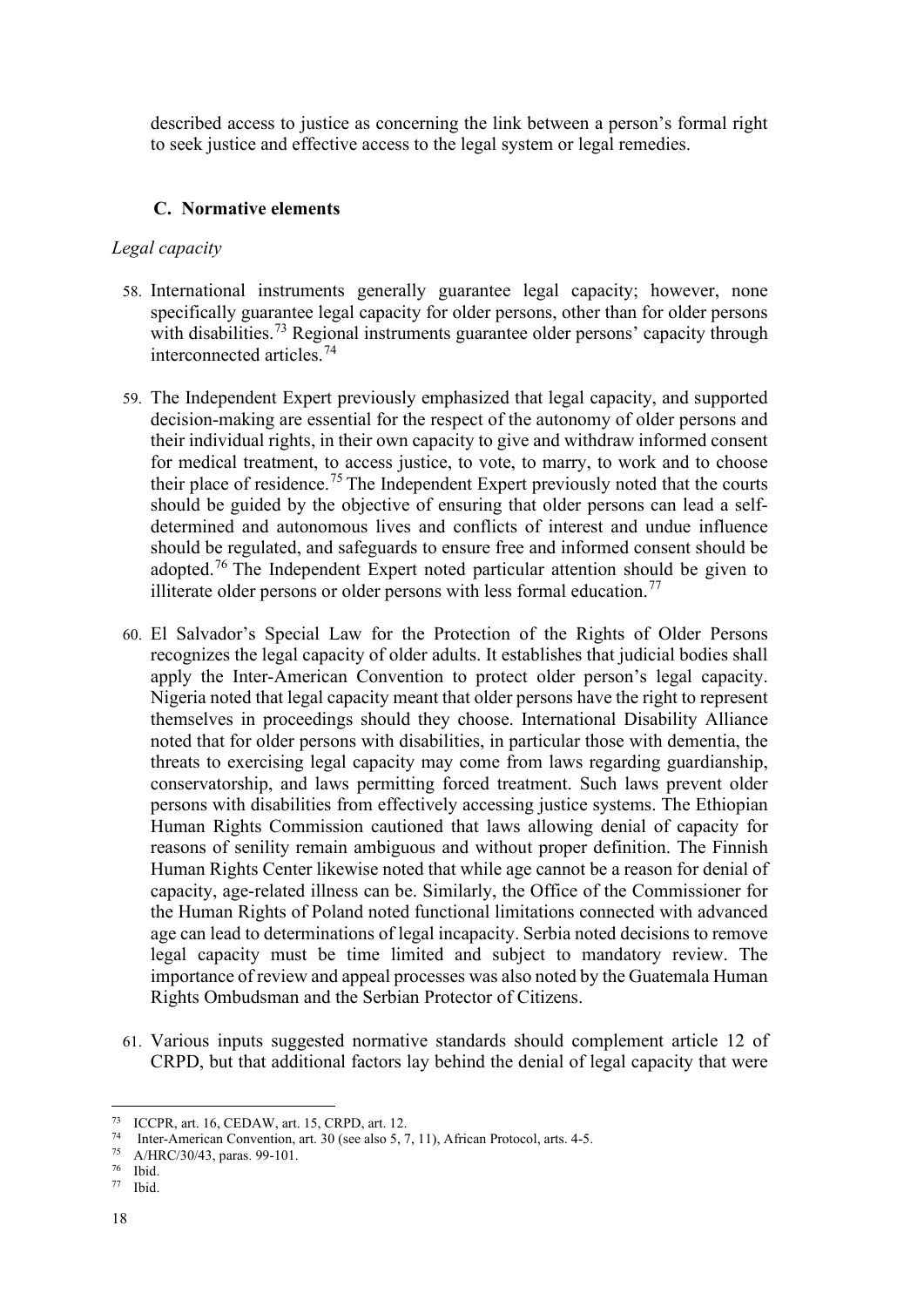not related to disability, such as ageism and ageist attitudes. Submissions noted that although CRPD article 13 (access to justice) includes 'age-appropriate accommodations', this is limited by CRPD's reach to the intersection of age and disability. Inputs noted that standards must address common areas of denial of legal capacity to older persons without disabilities, including on other intersecting grounds such as gender. Inputs suggested that standards must ensure that age is no reason for removal of an older person's legal capacity and recognize that access to justice is an essential element of the process by which removal is considered and through which autonomy and agency can be protected and maintained.

### *Elimination of the influence of ageist stereotypes in judicial or non-judicial proceedings*

- 62. International and regional instruments do not address the issue of ageism within judicial or non-judicial proceedings, including the award of damages or compensation. The Independent Expert previously noted examples where courts failed to give adequate credibility to older women's evidence,<sup>78</sup> and to the issue of legal capacity,<sup>[79](#page-18-1)</sup> and that access to justice was critical because entrenched ageist attitudes hinder older persons from claiming their legal rights.<sup>[80](#page-18-2)</sup> The WHO's recent policy brief on ageism in artificial intelligence for health notes that the implicit and explicit biases of society can be replicated by artificial intelligence technologies, including those used in the criminal justice system.<sup>[81](#page-18-3)</sup>
- 63. Many inputs noted the need to address ageist stereotypes in judicial or non-judicial proceedings. Slovakia noted that damages or compensation awarded by the state (for instance in cases of violent crime) is based on technical formulas that do not take age into account. The Commission on Human Rights of the Philippines similarly noted that age does not vary damages available under the Civil Code. Conversely, other inputs noted that compensatory damages are consistently lower for older persons, and that awards of damages generally decrease with older age. Inputs noted the discriminatory effect of calculations of lost income and earnings, life expectancy and other lost opportunities in judicial and non-judicial proceedings, and in cases settled 'out of court'. ILC Canada noted ageism and age stereotypes can influence tribunals' calculation of damages in considering future losses and non-pecuniary damages, leading to a reduction of compensation.<sup>[82](#page-18-4)</sup> Inputs noted that standards must promote new insights into ageist stereotypes through research into legal processes and their outcomes.

#### *Access to timely legal proceedings*

64. International instruments do not specifically address older persons' access to timely legal proceedings, including in situations of immediacy. Regional instruments address access to timely legal proceedings, noting its importance in situations of

<span id="page-18-0"></span><sup>78</sup> A/76/157, para. 60.

<span id="page-18-1"></span><sup>79</sup> Ibid, para. 83.

<span id="page-18-2"></span><sup>80</sup> A/HRC/48/53, para. 14.

<span id="page-18-3"></span><sup>81</sup> Ageism in artificial intelligence for health: WHO policy brief. Geneva: World Health Organization; 2022. Licence: CC BY-NC-SA 3.0 IGO at pp.2-3.

<span id="page-18-4"></span><sup>82</sup> ILC Canada noted: Eugenio Mantovani, Benny Spanier & Israel Doron, "Ageism, Human Rights, and the European Court of Human Rights: A Critical Analysis of the Carvalho v. Portugal Case (2017)-(2018)11 DePaul J. Soc. Just. 1; Elizabeth Weeks, "Healthism in Tort Law" (2019) 12:1Journal of Tort Law pp. 81-126.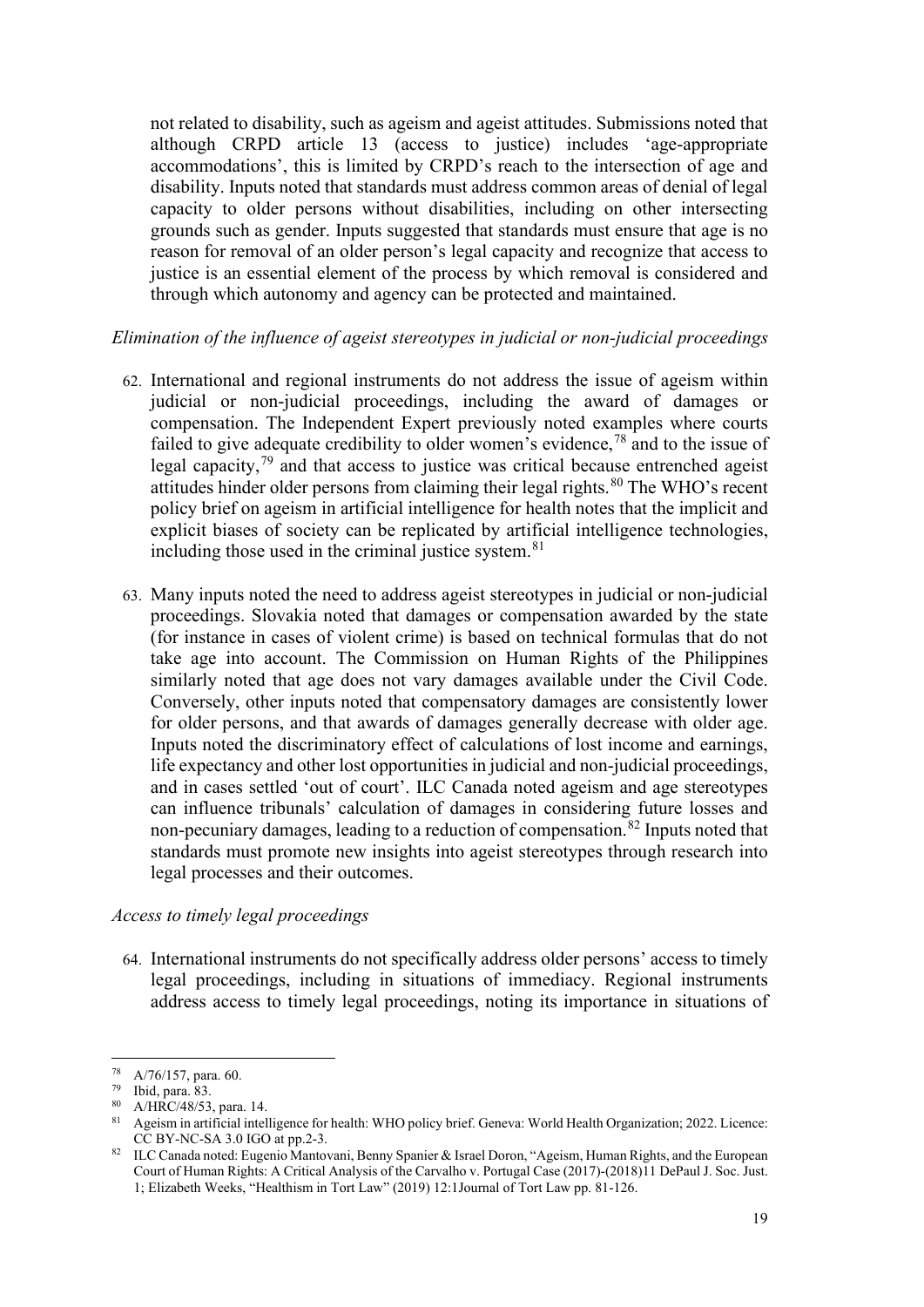immediacy.<sup>[83](#page-19-0)</sup> The Inter-American Convention requires that State Parties shall ensure that judicial action must be particularly expedited in instances where the health or life of the older person may be at risk."<sup>[84](#page-19-1)</sup>

65. Inputs noted that the timing and duration of legal and justice processes is a barrier requiring specific consideration, including the need for access to timely processes that are adjusted for age. El Salvador noted the Special Law for the Protection of the Rights of the Elderly guarantees access to justice with preferential and expeditious treatment. The Special Law also establishes that agility must be guaranteed in the procedures in which older persons are involved, especially in those cases in which they have the status of victim. Kenya suggested special and priority listing procedures and many inputs suggested the use of practice directions; referral to quicker and more efficient processes; and clearer information about time, and duration standards. Many inputs suggested that the right should enshrine a guarantee of expeditious access to, and hearing and determination of legal matters, whether before courts, tribunals, alternative pathways, or informal processes. Inputs also noted that reasonable timeliness depend on the complexity of legal matters and expedition should not create less favourable outcomes. India and the Agewell Foundation India gave the example of the Maintenance and Welfare of Parents and Senior Citizens (Amendment) Bill that incorporates processes with specific timeliness standards, wherein claims for maintenance and assistance must be disposed of within 60 days.

## *Accessibility of courtrooms, legal tribunals and other justice-related facilities to all older persons*

- 66. International instruments do not address explicitly accessibility of legal institutions except in respect of disability.<sup>[85](#page-19-2)</sup> Regional instruments address accessibility of institutions of justice through standards on accessibility without significant elaboration. [86](#page-19-3)
- 67. Inputs reflected the concept that inaccessible justice is justice denied and suggested that standards on accessibility should canvass practical, logistical, and procedural aspects. Many submissions noted the importance of access to physical, remote and virtual and ICT infrastructure. The Office of the Commissioner for the Human Rights of Poland noted the importance of universal design and described necessary attention to architectural, information and communication accessibility. The OHCHR's compilation of substantive inputs on the focus area of the eleventh session of the Working Group on "Access to justice" described physical access issues as including lack of accessible buildings, transportation, waiting/seating areas and information, and noting that access is particularly problematic for people in remote or rural areas.  $87$  Infrastructure must be accessible to older litigants, judges and staff, lawyers, witnesses, prisoners and the public. Many inputs raised the double jeopardy of how mobility and transport availability limits access to the legal system. Nigeria noted the importance of removing language barriers to access.

<span id="page-19-0"></span><sup>83</sup> Inter-American Convention, art. 31.

<span id="page-19-1"></span><sup>84</sup> Ibid. See also Council of Europe, Promotion of Human Rights of Older Persons, Recommendation CM/Rec(2014)2.<br><sup>85</sup> CRPD, art. 9, 13.

<span id="page-19-4"></span><span id="page-19-3"></span><span id="page-19-2"></span><sup>86</sup> Inter-American Convention, art. 26, African Protocol, art. 18.

<sup>87</sup> A/AC.278/2021/CRP.4, p.4.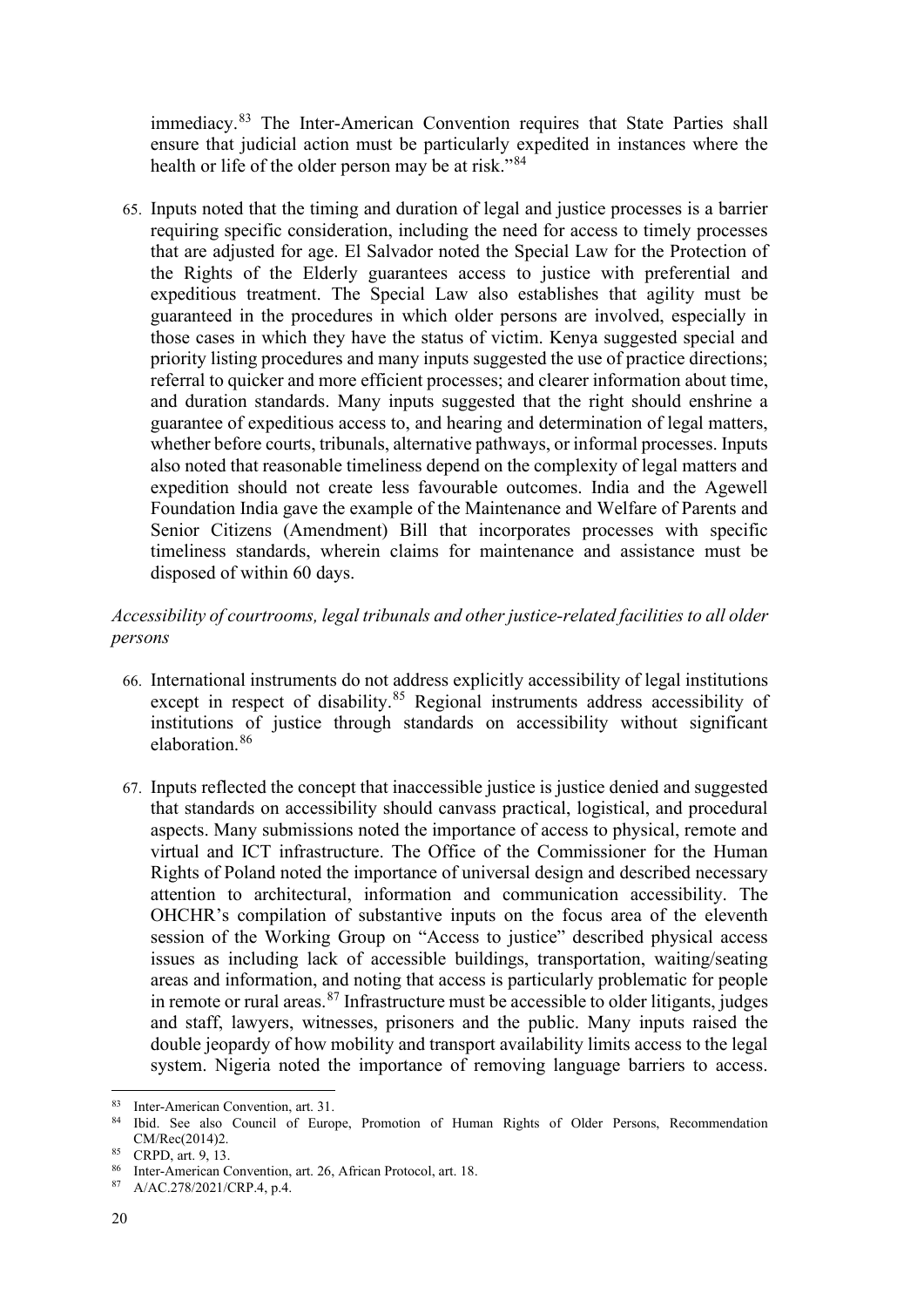Inputs also noted that access standards must consider the availability of systems for sensory and age-related health issues. Inputs suggested that accessibility standards must extend beyond the court to lawyers and legal aid services, remote registries, access points, and information services.

68. Inputs such as Nigeria gave examples of effective remote access to courts through travelling and mobile courts. Other examples were provided through inputs including the Justice on Wheels Program noted by the Commission on Human Rights of the Philippines. While not specifically for older persons, it aims to literally bring justice closer to the poor, vulnerable, and marginalized groups. Many inputs noted accessibility standards must also address the costs and fees associated with legal processes including court and lawyer's fees. The Albanian People's Advocate noted that unless fees and costs can be waived across the entirety of legal processes, older person's access will be constrained. Inputs also noted barriers to accessing courts can arise from the intersection of gender, race, indigenous status, and culture. Several inputs suggested the participation of older persons through consultative processes in a similar manner as is required by CRPD.

#### *Access to legal services*

- 69. International instruments do not include older person-specific standards on access to legal services. Regional instruments do include older person-specific legal services, although without significant elaboration.<sup>[88](#page-20-0)</sup> The Independent Expert previously reported that it is essential that legal assistance is available to older persons to secure access to essential services and that standards should legally empower older persons, including through information and guidance on legal rights, particularly for older persons with literacy (including digital), language or access issues.<sup>[89](#page-20-1)</sup> The Independent Expert has also previously noted that access to older persons' organizations with standing to sue allows for strategic litigation or collective action, and that the establishment of collective redress mechanisms can be tailored to overcome the difficulties encountered by older victims.<sup>[90](#page-20-2)</sup> UNODC noted the United Nations Principles and Guidelines on Access to Legal Aid in Criminal Justice Systems, which require accessible, effective, sustainable and credible legal aid systems,  $91$  with specialized services for groups including older persons.<sup>[92](#page-20-4)</sup> UNODC noted principle 10 on equity in access to legal aid affirms that special measures should be taken to ensure meaningful access to legal aid for older persons, including their special needs, such as gender‐sensitive and age-appropriate measures. Agewell Foundation USA noted the reality that in many cases legal assistance was only available for criminal cases involving likely incarceration and not more broadly.
- 70. Forms of legal assistance described by inputs varied significantly. Argentina noted legal assistance responses at municipal level were accessible to older persons. Chile noted the Positive Aging Bill which will facilitate legal representation of residents in long term care and specific contexts such as in the family courts. Serbia and

<span id="page-20-3"></span><span id="page-20-2"></span> $^{90}$  Ibid.

<span id="page-20-0"></span><sup>88</sup> African Protocol, art. 4.

<span id="page-20-1"></span><sup>89</sup> A/75/205, paras. 89-90.

Legal aid includes "legal advice, assistance and representation [...] that is provided at no cost for those without sufficient means or when the interests of justice so require", as well as legal education, access to legal information.

<span id="page-20-4"></span><sup>&</sup>lt;sup>92</sup> United Nations Principles and Guidelines on Access to Legal Aid in Criminal Justice Systems at principles 6, 10.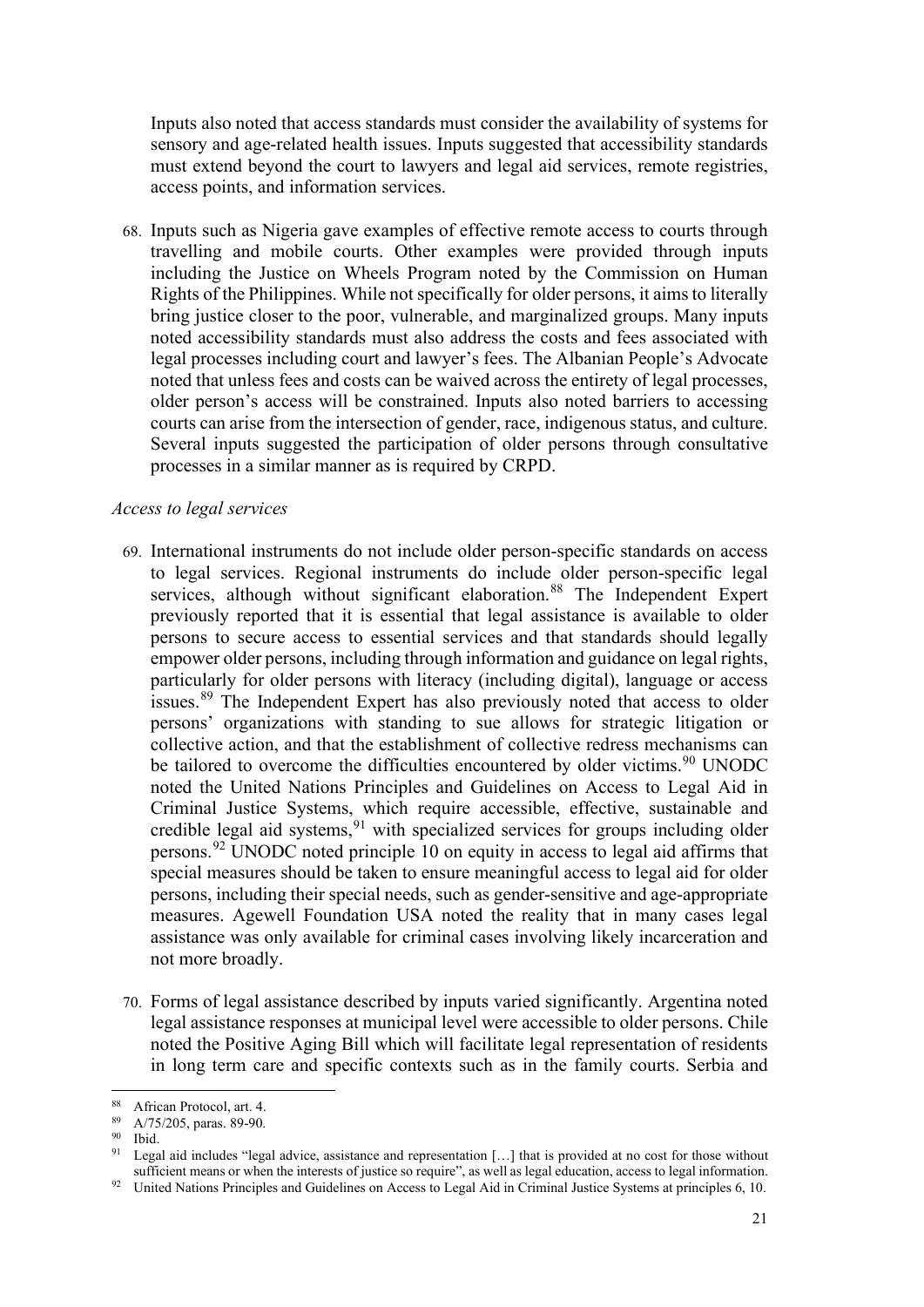Slovenia also noted availability of legal assistance for residents of long-term care, including where older persons are placed within an institution against their consent. Mexico noted a national response through their National Institute for Older Persons, which provides a range of legal assistance services to older persons. Many inputs noted that older persons were not a priority client group within national legal assistance policies or programs. Australia, Kenya and India gave examples of how older persons can be prioritized for legal assistance within national legal assistance policy arrangements. Submissions such as the one of Belarus also noted that dedicated services for older persons were often infrequent events, such as on the International Day of Older Persons.

71. The Ethiopian Human Rights Commission noted that legal aid schemes must have reach into rural areas to be effective and encouraged the use of public legal education. Inputs suggested standards must facilitate development of older personspecific legal assistance programs and services that ensured equitable access for older persons and should address specific areas of legal need including the substantive topics considered by the Open-ended Working Group.<sup>[93](#page-21-0)</sup> Many inputs suggested legal assistance should be expert and competent in the legal issues faced by older persons and also adapted and scaled to meet older persons' legal and other needs. Examples included models such as Australia who has developed a network of multi-disciplinary, elder abuse services, attending older persons at home, or in health care or long-term care settings. Inputs also suggested the use of nationwide hotlines as a primary contact and point for further secondary referral. Inputs such as the Regional Public Foundation Assistance for the Elderly (Dobroe Delo) noted the need for practical assistance with completion and checking of forms and common legal documents.

### *Access to alternative, non-judicial pathways to justice*

- 72. International instruments do not address access to alternative, non-judicial pathways to justice for older persons. Regional instruments do address access to alternative, non-judicial pathways to justice for older persons. The Inter-American Convention requires States to promote alternative dispute settlement mechanisms.<sup>[94](#page-21-1)</sup>
- 73. The Independent Expert previously recommended the establishment of an independent and impartial procedure or body, possibly within an existing independent body, with the mandate to examine complaints pertaining to older persons, and to apply the jurisdiction of the independent body under the Optional Protocol to the Convention against Torture and Other Cruel, Inhuman or Degrading Treatment or Punishment, and to consider its specific application to guarantee safe care for older persons, including in residences for older persons with dementia.<sup>[95](#page-21-2)</sup> In its submission, the Protector of Citizens Serbia described its role in similar terms.
- 74. The Dominican Republic suggested that older persons may benefit from a 'single window' access point that guarantees and facilitates access to justice. Many submissions suggested strong opportunities for standards to promote alternative, non-judicial pathways to justice that are scaled, adapted and responsive to older

<span id="page-21-0"></span><sup>93</sup> https://social.un.org/ageing-working-group/documents/seventh/ChairsSummaryOEWG7.pdf

<span id="page-21-1"></span><sup>94</sup> Inter-American Convention, art. 31.

<span id="page-21-2"></span><sup>95</sup> A/75/205, paras. 91-92.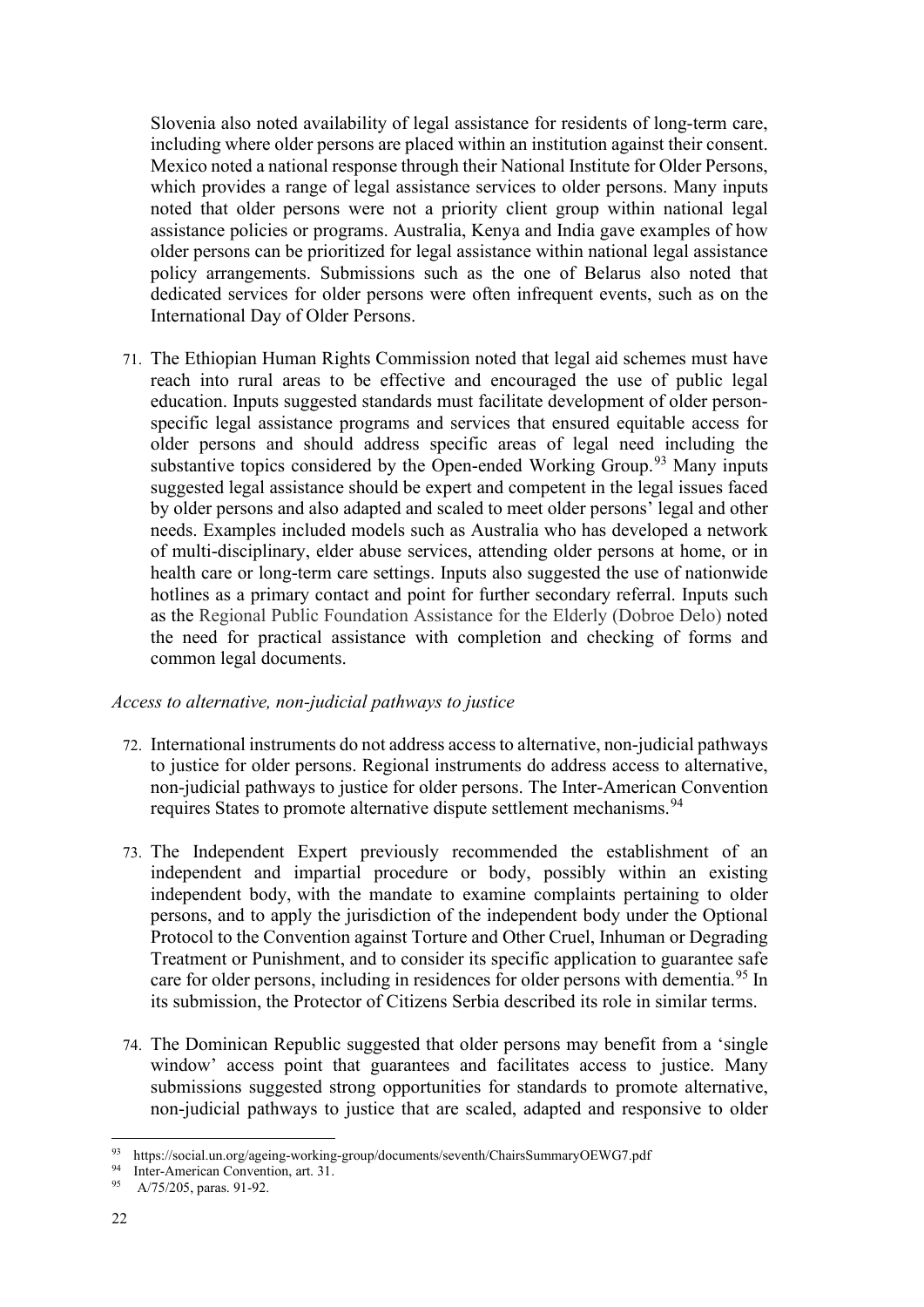persons' needs. This includes processes that lead to investigation and settlement of legal disputes including such models as dispute-resolution, facilitation, mediation, conciliation, and arbitration. Inputs suggested standards must address the need for low-threshold mechanisms to begin complaints in situations of immediacy, detention, or confinement or where older persons face literacy, language, and other barriers.

75. Customary and traditional aspects were noted as important by the Kenya National Commission on Human Rights. The Kenyan National Council of Elders provides a platform to interact, negotiate and resolve conflicts and offers alternative dispute resolution. Examples of Specialist Age Discrimination and Human Rights Commissions and specialization within national human rights institutions were provided by Australia, the Finnish Human Rights Center and the Guatemala Human Rights Ombudsman. Many inputs cautioned that bodies without decision-making power, or whose recommendations were unenforceable may prove to be of little consequence in guaranteeing the right to justice for older people. Inputs also recommended standards should ensure bodies have the power to conduct owninitiative investigations into individual or systemic issues.

#### *Access to reasonable accommodation in all legal and administrative proceedings*

- 76. International instruments do not require reasonable accommodations in all legal and administrative proceedings except in respect of disability.<sup>[96](#page-22-0)</sup> OHCHR's report on article 13 of CRPD noted that age-appropriate accommodations are critical for the right to a fair trial and the right to participate in the administration of justice.<sup>[97](#page-22-1)</sup> Regional instruments do address procedural accommodations in all legal and administrative proceedings without significant elaboration.<sup>[98](#page-22-2)</sup> The Council of Europe Recommendation notes that States should take appropriate measures to accommodate the course of the judicial proceedings to the needs of older persons, for example by providing, where appropriate, free legal assistance and legal aid.<sup>[99](#page-22-3)</sup>
- 77. A range of accommodations were noted. Cyprus and Slovenia noted older persons accused of criminal offences or who are victims have access to certain procedural accommodations including legal assistance. Jordan noted the use of technology to support older court users including flexible modalities for giving evidence. Mexico noted the Older Persons' Rights law required among other things, that older persons must receive a dignified and appropriate treatment in any judicial proceeding, whether it involves them as aggrieved or convicted persons. The Commission on Human Rights of the Philippines noted that jail penalty and punishment may be suspended for those aged over 70 years at the time of offending. International Disability Alliance noted that for older persons with disabilities, including dementia, accommodations to access justice may include support persons of their choosing to help others understand their communications, or to explain proceedings in a way that they understand.

<span id="page-22-0"></span><sup>96</sup> CRPD, arts. 9, 13, 16.

<span id="page-22-1"></span><sup>97</sup> A/HRC/37/25, para.24.

<span id="page-22-2"></span><sup>98</sup> Inter-American Convention, art. 31.

<span id="page-22-3"></span><sup>99</sup> Council of Europe, Promotion of Human Rights of Older Persons, Recommendation CM/Rec(2014)2.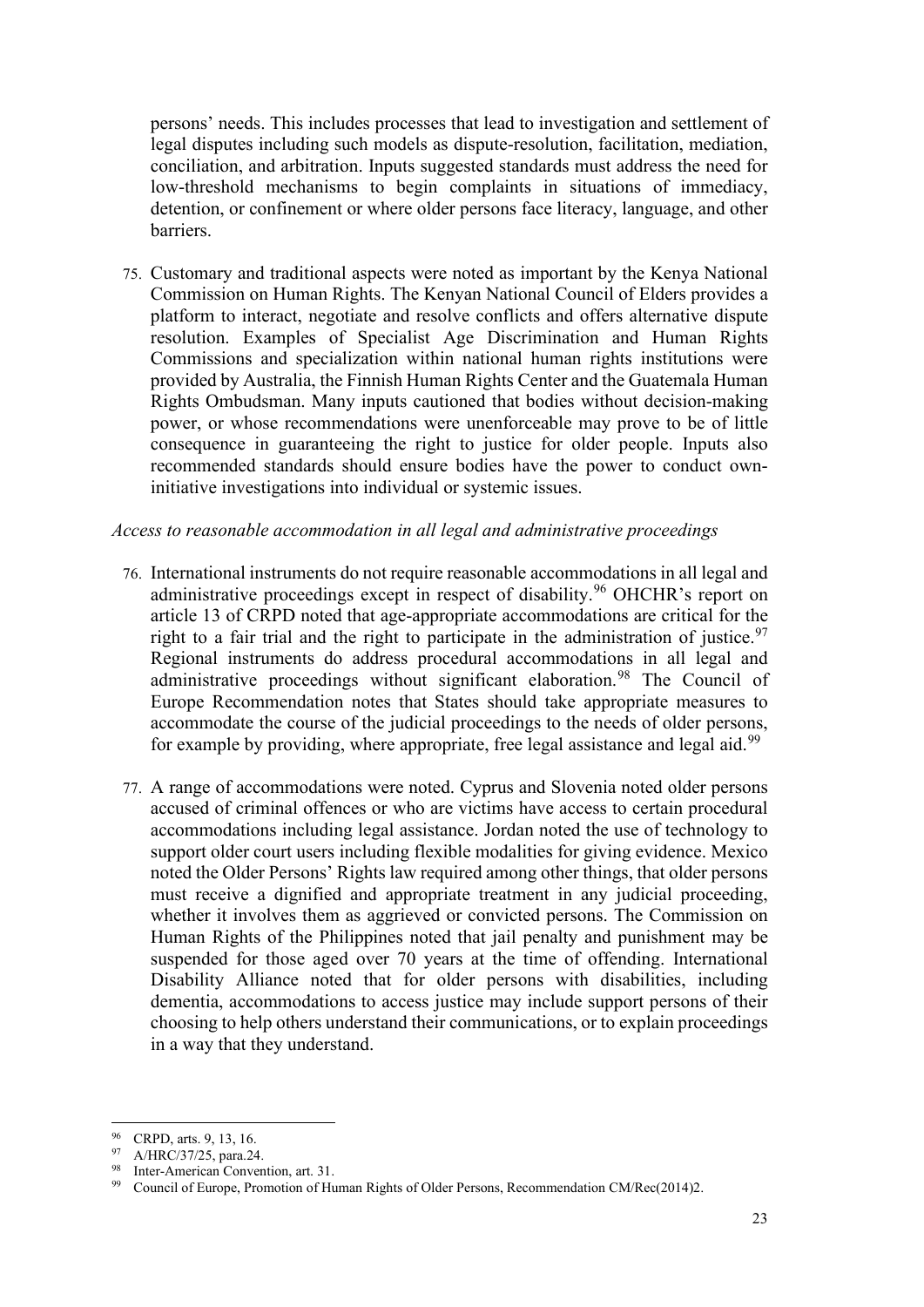78. The Ethiopian Human Rights Commission noted that accommodations should be described within national laws to ensure their effective implementation. The Office of the Procurator for the Defense of Human Rights of El Salvador noted necessary adjustments must include the investigation stage*.* The Office of the Commissioner for the Human Rights of Poland noted opportunities to appoint other types of advisers including tax adviser or patent counsellor for administrative court proceedings. Many inputs suggested standards should ensure that reasonable agebased accommodations are provided across legal and justice systems and that law enforcement, courts and corrections institutions must be adaptable to and accommodate the needs of older persons at all stages, including circumstances where an older person encounters special difficulties based on their functional capacities. Inputs also noted that reasonable accommodations should recognize intersectionality and be broadly available notwithstanding the nature of the older person's engagement in the legal or justice system, whether as an older witness with mobility issues, or a litigant unable to effectively serve court documents. Many inputs reiterated the need for special attention to age-sensitive measures such as support with caregiving arrangements and advocacy.

*Adequate and appropriate training to all those working in the administration of justice and law enforcement*

- 79. International instruments do not include standards for training on the rights of older persons. Regional instruments do include standards for training on protection of the rights of older persons, <sup>[100](#page-23-0)</sup> and in how to effectively interpret and enforce relevant policies and legislation. [101](#page-23-1)
- 80. Armenia and India in their submissions noted the importance of equality and nondiscrimination training for personnel of justice administration and law enforcement including specific training on legal issues for older persons. Inputs suggested that the standards should consider training on age, age-related health, and ageing-related issues. Help Age International Spain described 'understandable justice' as a justice attentive to the reality of each older person, and especially older victims of crimes. Inputs also suggested mandating of training by specialist older persons' agencies. The Guatemala Human Rights Ombudsman noted that it had conducted such training for institutions through the Ombudsman for the Elderly. Examples of judicial training were given by Australia and the Law Council of Australia and included specialized benchbooks and commentaries that address older persons' specific legal issues, needs and the provision of reasonable accommodations.

#### *Accommodation of the needs of older prisoners*

81. International instruments and regional instruments do not include standards on accommodating the needs of older prisoners as described by the guiding question.

<span id="page-23-0"></span><sup>100</sup> Inter-American Convention, paras. 31; African Protocol, art. 4.

<span id="page-23-1"></span><sup>101</sup> African Protocol, art. 4.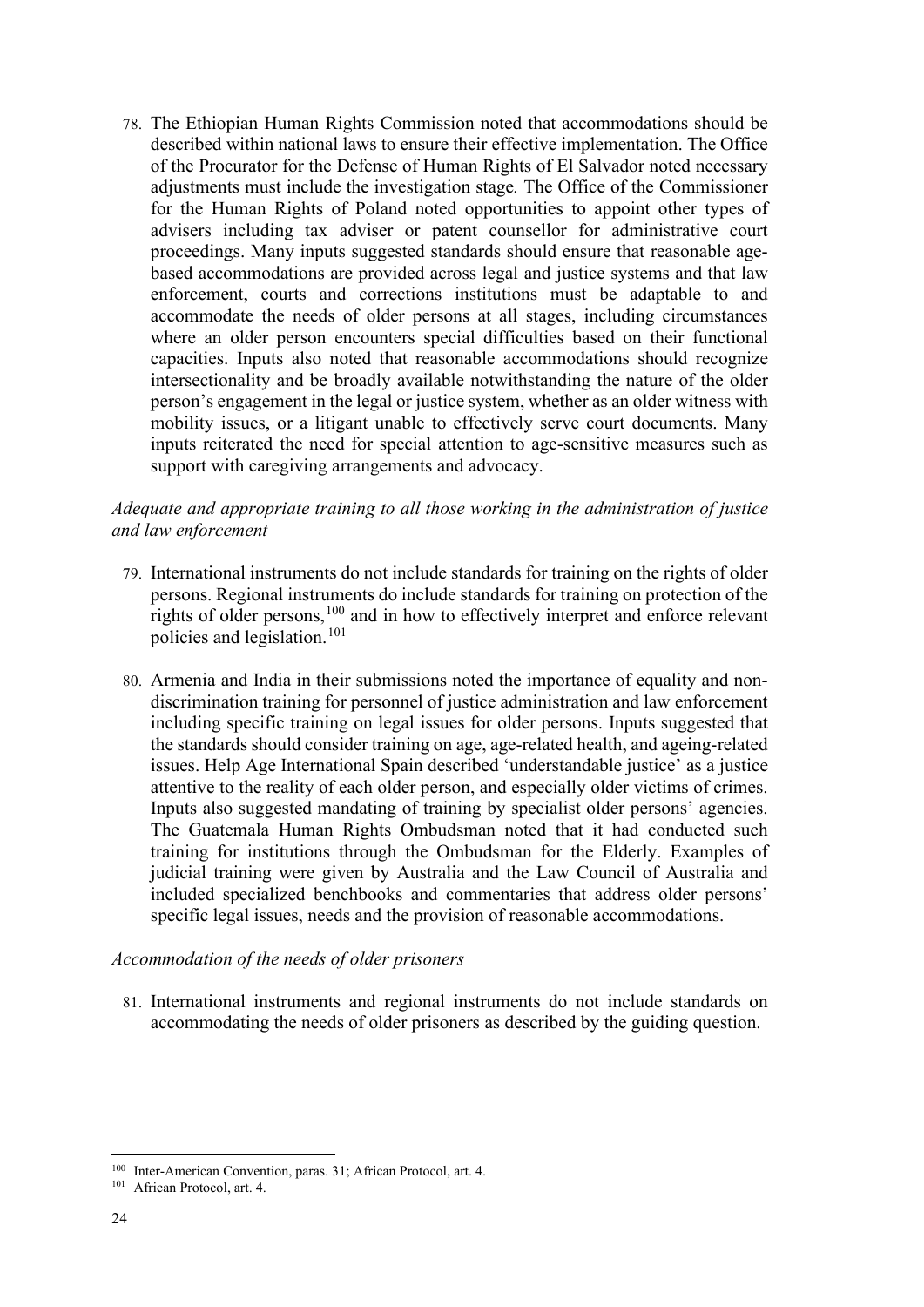- 82. Inputs noted that general standards lack age or older person specific protections beyond non-discrimination provisions.<sup>102</sup> Regional processes and recent jurisprudence were cited as examples of where the needs of older prisoners have been considered.<sup>[103](#page-24-1)</sup> Kenya noted that prisons should be age-friendly environments. Inputs noted the need to create penal and corrections standards that address the new dynamics created and faced by older persons. This included addressing the needs of a diversity: first-time older prisoners; ageing recidivist offenders who enter and exit prison throughout their lifetime and return to prison in older age; prisoners serving a long sentence who grow old while incarcerated; and prisoners sentenced to shorter periods of incarceration late in life.
- 83. Inputs noted that standards should reflect obligations under the Convention against Torture. Various inputs described key areas for standards including: physical conditions including accommodations for functional limitations; adjustments to built environment that cause accessibility and mobility issues and fall hazards (such as bunks, ladders, stairs); inadequate temperature, lighting and noise controls; strategies to protect older prisoners from (and also reduce) ageism, victimization, violence, abuse and discrimination; the opportunity for intergenerational role modelling and peer support programs within and between generations; internal emergency planning; and internal complaints procedures. Inputs also noted standards should address engagement in purposeful rehabilitative activities and work; pre-release literacy, numeracy, digital literacy, education, and vocational training; pre-release planning; expedited and compassionate release; and postrelease support in housing, family and occupational repatriation, health, financial assistance, and community integration.

### *Equal access of older prisoners to services available to the general population*

- 84. International instruments and regional instruments do not contain specific provisions for equal access to services by older prisoners. The Council of Europe Recommendation provides Member States should ensure that the health of older persons is monitored at regular intervals and that they receive appropriate medical and mental health care; and should provide older persons in detention with conditions appropriate to their age, including appropriate access to sanitary, sports, education and training and leisure facilities; and should ensure social reintegration of older persons after release.<sup>[104](#page-24-2)</sup>
- 85. The Ukrainian Parliament Commissioner for Human Rights highlighted these issues as a priority noting that failure to receive qualified medical care leads to an increase

<span id="page-24-0"></span><sup>&</sup>lt;sup>102</sup> United Nations Standard Minimum Rules for the Treatment of Prisoners (UN Nelson Mandela Rules), A/RES/70/175; United Nations Rules for the Treatment of Women Prisoners and Non-custodial Measures for Women Offenders (the Bangkok Rules), A/RES/65/229, Rules 2, 7, 25, 26; United Nations Principles and Guidelines on Access to Legal Aid in Criminal Justice Systems, A/RES/67/187.

<span id="page-24-1"></span><sup>&</sup>lt;sup>103</sup> Inter-American Commission on Human Rights, *Observations on the Request for Advisory Opinion to the Inter-American Court Of Human Rights: Differentiated Approaches To Persons Deprived Of Liberty*, [http://www.oas.org/en/iachr/r/dppl/oc/2019\\_11\\_25\\_obs\\_eng.pdf.;](http://www.oas.org/en/iachr/r/dppl/oc/2019_11_25_obs_eng.pdf) See Submission of the UN Independent Expert on the enjoyment of all human rights by older persons to the Inter-American Commission, [https://www.ohchr.org/sites/default/files/Documents/Issues/OlderPersons/Advisory\\_Opinion\\_submission.pdf;](https://www.ohchr.org/sites/default/files/Documents/Issues/OlderPersons/Advisory_Opinion_submission.pdf) See for example *Sawoniuk v UK*, Application no 63716/00, 29 May 2001; *Papon v France*, (no 1) Application no 64666/01, 7 June 2001, *Patsos v Greece*, Application no 10067/11, 25 September 2012; *Mouisel v France*, Application no 67263/01, 2002.

<span id="page-24-2"></span><sup>&</sup>lt;sup>104</sup> Council of Europe, Promotion of Human Rights of Older Persons, Recommendation CM/Rec(2014)2.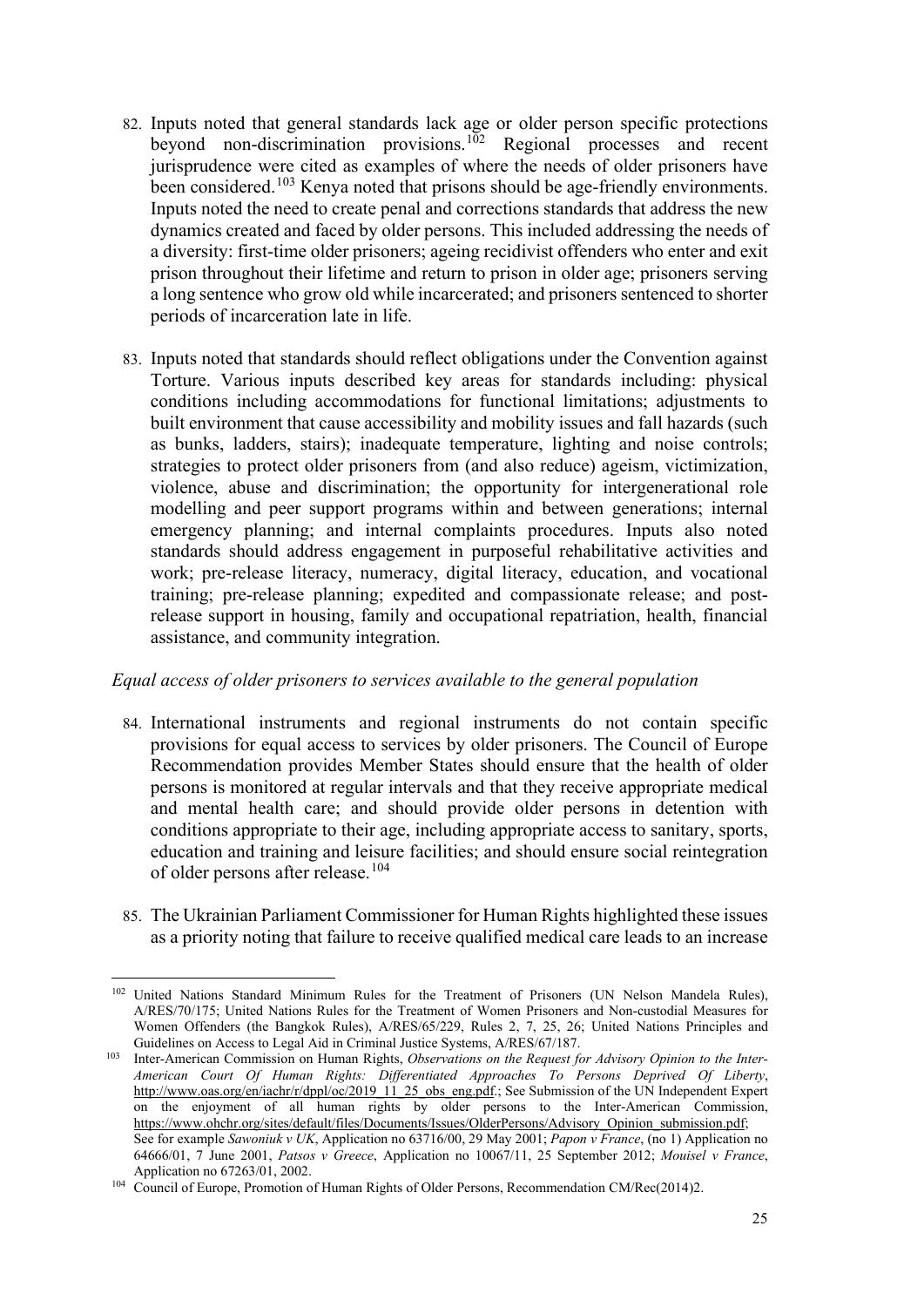in the incidence of severe and chronic diseases and mortality. Adjustment to detention is among the most significant life events and many inputs noted that standards should ensure older prisoners' equal access to health services (physical, mental, cognitive); oral and dental care; medication; medical, assistive, functional (including loss of bodily function), mobility, communication, and therapeutic aids; dietary and nutritional needs; programs to eliminate premature ageing; palliative care; religious and spiritual supports; privacy; and family visits.

86. States such as Jordan noted the construction of specific detention facilities for older prisoners. In its submission, Serbia noted the importance of ensuring quality health care to prisoners as a current focus of government. Inputs suggested standards should address specific groups needing attention including older first-time prisoners, older women prisoners, older indigenous prisoners, older LGBTIQ prisoners, and older prisoners with disabilities. The Finnish Human Rights Center and other inputs noted that older prisoners have discrete needs including social and emotional needs, and have a high prevalence of depression, which can lead to reduced activity and isolation, grief, chronic ill health, and self-harm. Inputs stressed the importance of family connection, visitation, maintenance of relationships, friendships, and support structures. Inputs noted specific health needs (a disproportionately high disease burden, failing physical and thought processes, long-term physical and psychiatric disabilities, trauma, and dementia). Inputs also noted older prisoners' needs around privacy and dignity including pain treatment, loss of bodily functions, loss of memory, and problem with sharing facilities such as toilets and showers.

### *Access to prompt remedies and redress in cases of denial of justice*

- 87. International and regional instruments do not explicitly provide for access to prompt remedies and redress when older persons' right to access justice is denied.
- 88. In respect of older persons with disabilities, the Special Rapporteur on the rights of persons with disabilities previously noted that States have an obligation to prevent and investigate all acts of violence and abuse and to prosecute and, when convicted, punish the perpetrators, as well as to protect the rights and interests of the victims and survivors. All protection services must be age, gender and disability-sensitive.<sup>[105](#page-25-0)</sup> Slovakia noted its approach to older victims of crime treated older persons over the age of 75 as particularly vulnerable and this attracted specific remedies and support.
- 89. The Serbian Protector of Citizens noted national procedures for compensation for violations of the right to trial within a reasonable time. Inputs noted standards should include procedures that provide access to prompt remedies and redress when access justice is denied, which should particularly address situations where denial of the right is based on ageism or age discrimination. HelpAge International and others noted that standards should proscribe timely and effective responses including access to rights of appeal, restitution, indemnity, compensation, reparation, and criminal sanctions. Inputs also suggested guarantees that necessary

<span id="page-25-0"></span><sup>105</sup> A/74/186, para. 59.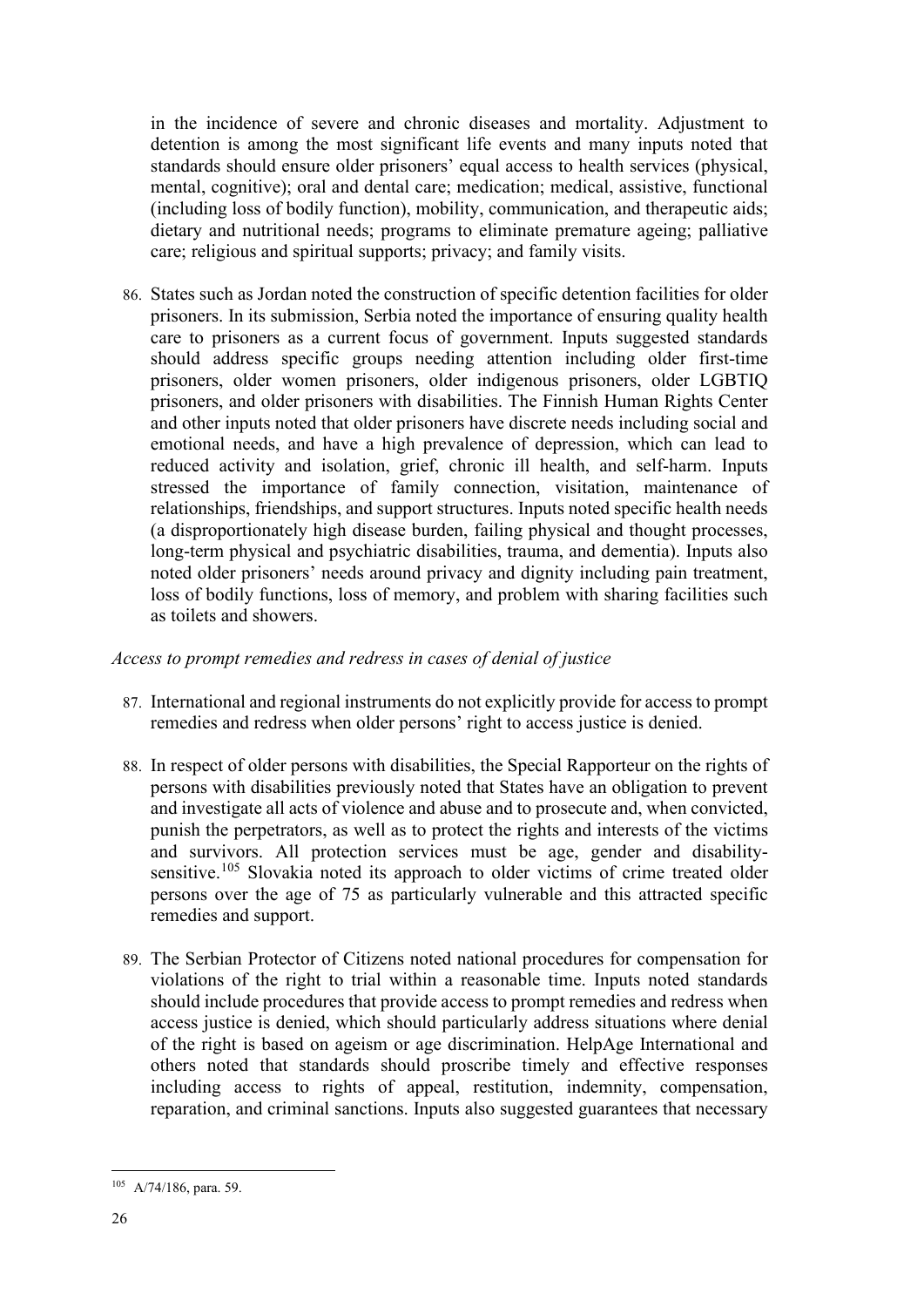and appropriate supports are provided to facilitate redress including legal assistance, psychological support, and other interventions.

### **D. State obligations**

*Mechanisms to ensure the enjoyment of the right of older persons to access justice* 

- 90. International instruments do not include specific mechanisms or measures to ensure implementation of the right to access justice for older persons. Regional standards do include specific mechanisms or measures to ensure implementation of the right to access justice for older persons.<sup>[106](#page-26-0)</sup>
- 91. Regional instruments require States parties to develop and strengthen public policies and programs to promote dispute settlement,<sup> $107$ </sup> ensure training within justice administration,<sup>[108](#page-26-2)</sup> and review existing laws and policies.<sup>109</sup> Regional instruments also contain general implementation obligations.<sup>[110](#page-26-4)</sup> This includes mechanisms and measures including: adopting and strengthening budgets, laws, and measures (including affirmative measures); promoting specialization; encouraging participation; and gathering data. Regional instruments also provide implementation requirements in respect of related rights of equal protection before the law,  $^{111}$  $^{111}$  $^{111}$  independence and autonomy,  $^{112}$  $^{112}$  $^{112}$  elimination of discrimination,  $^{113}$  $^{113}$  $^{113}$  and deprivation of liberty.<sup>114</sup>
- 92. The Independent Expert previously recommended that States must establish effective redress mechanisms and ensure access to justice for victims of discrimination based on age, including provision of legal aid, support as well as accessible and age-sensitive legal proceedings, and that States must take measures to raise awareness in society, including among public officials, the private sector, and older persons themselves, about the meaning and consequences of ageism, age equality and non-discrimination and about the existing legal provisions and remedies.[115](#page-26-9) The ILO suggested standards must mirror the shift towards online and ICT processes within legal systems by promoting digital literacy and ICT access.
- 93. Many inputs noted that standards should include specific obligations to respect, promote, protect, and fulfill the right, including by regulation, enforcement, and observance by non-State actors. This includes resourcing of institutions, providing legal assistance, and support services; providing accessible information about the rights of older persons, the possibilities for protecting those rights, including through legal systems and processes, and legal assistance and supports available.

<span id="page-26-0"></span><sup>106</sup> Inter-American Convention, art. 4, African Protocol, art. 22.

<span id="page-26-1"></span><sup>107</sup> Inter-American Convention, art. 31.

<span id="page-26-2"></span><sup>108</sup> Inter-American Convention, art. 31, African Protocol, art. 4.

<span id="page-26-3"></span><sup>109</sup> African Protocol, art. 4.

<span id="page-26-4"></span><sup>110</sup> Inter-American Convention, art. 4, African Protocol, art. 2.

<span id="page-26-5"></span><sup>111</sup> Inter-American Convention, art. 30, African Protocol, art. 4.

<span id="page-26-6"></span><sup>112</sup> Inter-American Convention, art. 7, African Protocol, art. 5.

<span id="page-26-7"></span><sup>113</sup> Inter-American Convention, art. 5, African Protocol, art. 3.

<span id="page-26-8"></span><sup>114</sup> Inter-American Convention, art. 31.

<span id="page-26-9"></span><sup>115</sup> A/HRC/48/53, para. 79.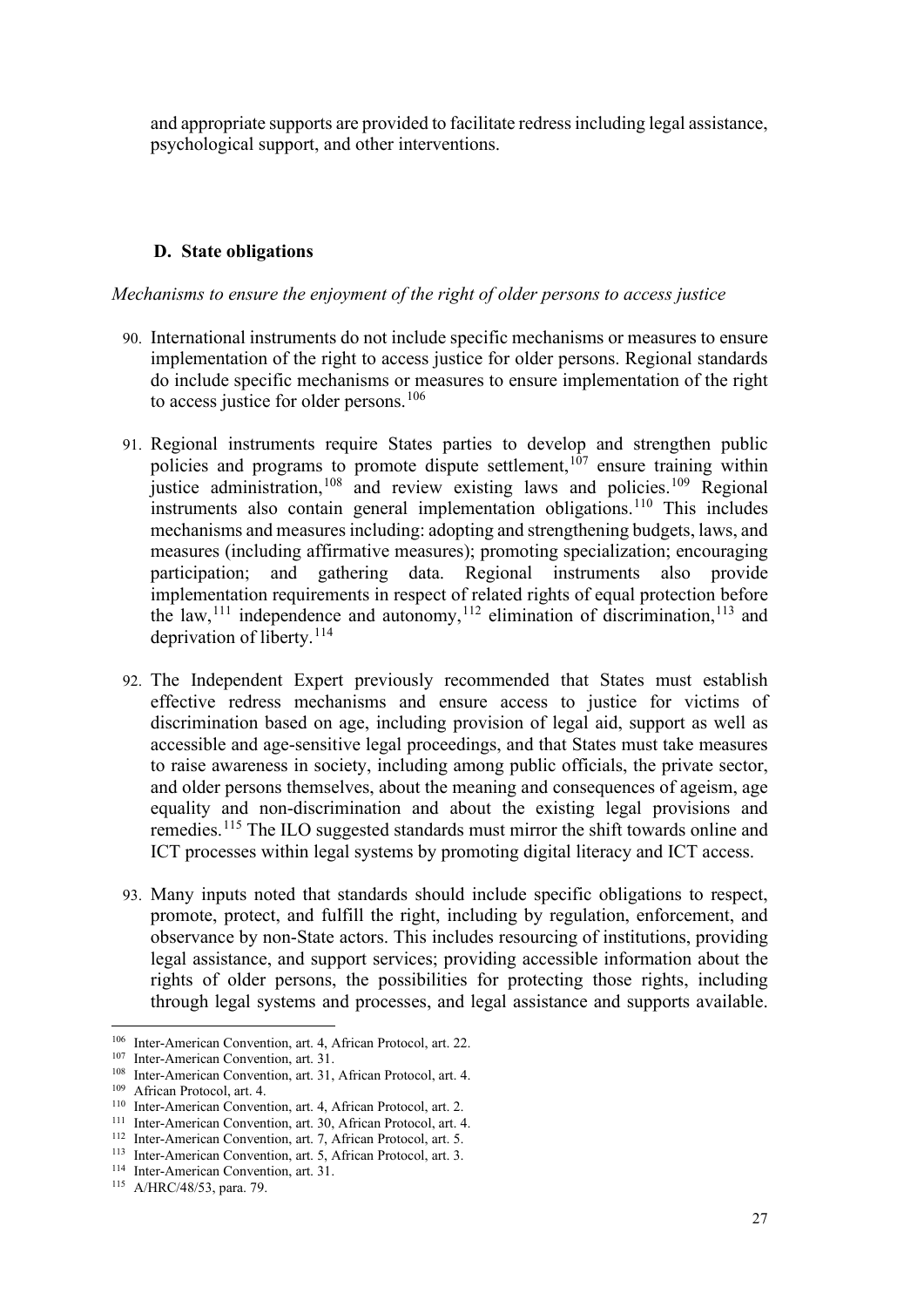Age Platform Europe and the Law Council of Australia raised the need to address older persons' own perceptions that the justice system could not offer them remedies.

### *Special considerations*

- 94. International instruments do not include older person-specific considerations or specific issues except in respect of disability.<sup>[116](#page-27-0)</sup> Regional instruments do require special consideration in the ways already described: treatment on an equal basis with others, the provision of procedural accommodations, due diligence and preferential treatment in administrative and legal proceedings, and expedition where the health or life of the older person may be at risk.<sup>[117](#page-27-1)</sup>
- 95. Submissions indicated that the opportunity lies with the State to regulate non-State actors involved in legal and justice systems. Inputs noted that standards should promote non-State sector (including private sector) engagement through policies, measures, and contractual arrangements, including affirmative action, incentives, and including by ensuring reasonable accommodations. The United Nations Declaration on the Rights of Peasants and Other People Working in Rural Areas, was raised as a contextual example,<sup>[118](#page-27-2)</sup> wherein access to justice includes considerations of customs, traditions and rules, multiple forms of discrimination, diverse languages and difficulties in gaining access to courts, police officers, prosecutors and lawyers.
- 96. The situation of older women (including widows) has been previously highlighted by the Independent Expert in respect of violence and abuse, <sup>[119](#page-27-3)</sup> and property and inheritance rights,<sup>[120](#page-27-4)</sup> including the need for specialized programs to offer legal assistance to older women experiencing violence and abuse.[121](#page-27-5) Intersecting discrimination for older women is recognized by regional instruments.<sup>[122](#page-27-6)</sup> The Independent Expert also previously noted that experiences of discrimination and stigma also mean that older LGBTIQ persons might mistrust public institutions and this may discourage them from seeking access to justice.<sup>[123](#page-27-7)</sup> Inputs including the ILO noted the COVID-19 pandemic has mandated increased reliance on digital justice, and while such initiatives may reduce barriers for many, the digital divide often impedes access to justice for older persons.<sup>[124](#page-27-8)</sup>

#### **E. Implementation – best practices and main challenges**

97. Best practices included specialist legal services for older persons. Examples include Australia's single free-call phone line which automatically redirects callers seeking information and advice on elder abuse to an existing legal assistance service in their jurisdiction. Best practices also include Principles for Implementation, which can

<span id="page-27-0"></span><sup>116</sup> See CRPD, arts. 2, 13.

<span id="page-27-1"></span><sup>117</sup> Inter-American Convention, art. 31.

<span id="page-27-2"></span><sup>118</sup> A/HRC/RES/39/12 \*28 September 2018).

<span id="page-27-3"></span><sup>119</sup> A/76/157, para. 60.

<span id="page-27-4"></span><sup>120</sup> Ibid, para. 33.

<span id="page-27-5"></span><sup>121</sup> Ibid, para. 59.

<span id="page-27-6"></span><sup>&</sup>lt;sup>122</sup> Protocol to the African Charter on Human and Peoples' Rights on the Rights of Women in Africa, art. 22.

<span id="page-27-7"></span><sup>123</sup> A/HRC/48/53, para. 58.

<span id="page-27-8"></span><sup>124</sup> International Labour Organization, Report on rapid assessment survey: The response of labour dispute resolution mechanisms to the COVID-19 Pandemic – ILO, 2021.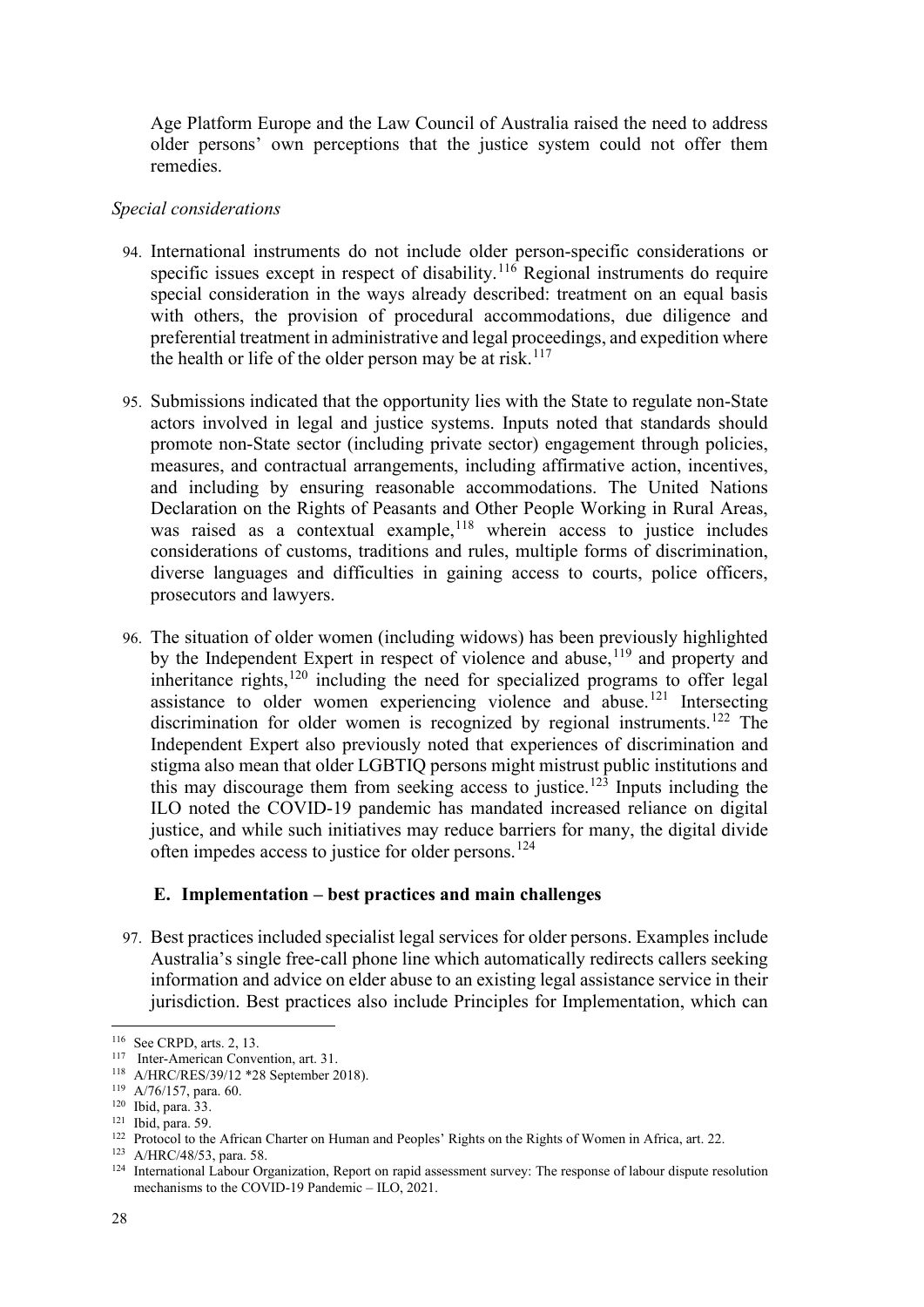be found in respect of specific areas such as access to justice for persons with disabilities.<sup>[125](#page-28-0)</sup> The Principles and Guidelines are intended to assist States and other actors to design, develop, modify, and implement justice systems that provide equal access to justice for all persons with disabilities, regardless of their roles in the process, in accordance with CRPD.

- 98. Best practices also included intergenerational models of legal assistance. Best practices examples also included El Salvador's Special Law for the Protection of the Rights of the Elderly which among other things requires institutions to carry out training and awareness programs for their staff to provide dignified treatment to older persons, and provide older persons with free legal advice and assistance services in any type of judicial, administrative or notarial proceeding, especially in those in which an imminent danger to the rights and integrity of the person is presumed; and which requires all State institutions to develop administrative mechanisms for the filing of complaints when there are facts that violate the rights of older persons within their respective institutions.
- 99. Challenges included determining older persons' legal needs and establishing effective and just mechanisms of dispute resolution, including resourcing access to justice within competing budgetary priorities. The legal and systemic accountability of settings such as residential and long-term care facilities was noted as requiring attention, particularly given older persons' experience of the pandemic. Challenges also included ensuring access to justice in processes that deprive older persons of their liberty, equality, autonomy, and independence, such as in settings that include forced treatment. Access to justice challenges include ensuring specialized official visitor programs, guardians, and legal representation with appropriate safeguards.
- 100.Kenya and Argentina noted that challenges include technical legal language and the complexity of legal processes. Although online tools facilitate the use of the services that enable access to justice, and are seemingly reasonable or procedural accommodations, they may also trigger potential barriers. Spain, Argentina and the Finnish Human Rights Center raised the digital divide as a principal challenge. Technological improvements were applied unevenly across regions and in many countries were reduced by limitations on the level of public investment and lack of infrastructure. This included access to the internet in rural areas or where older persons were subject to restrictions on their mobility including pandemic related health measures.

### **F. Summary and conclusions**

- 101.No existing international legally-binding instruments contain standards that specifically define, protect, and promote older persons' right to access to justice. They provide general and thematic standards but do not provide older personspecific standards on the various components described by the guiding questions.
- 102.Regional instruments provide normative examples of the right to access to justice including the various components described by the guiding questions. Regional standards are not consistent in definitional quality, scope, or application, and

<span id="page-28-0"></span><sup>&</sup>lt;sup>125</sup> International Principles and Guidelines on Access to Justice for Persons with Disabilities, Geneva, August 2020.